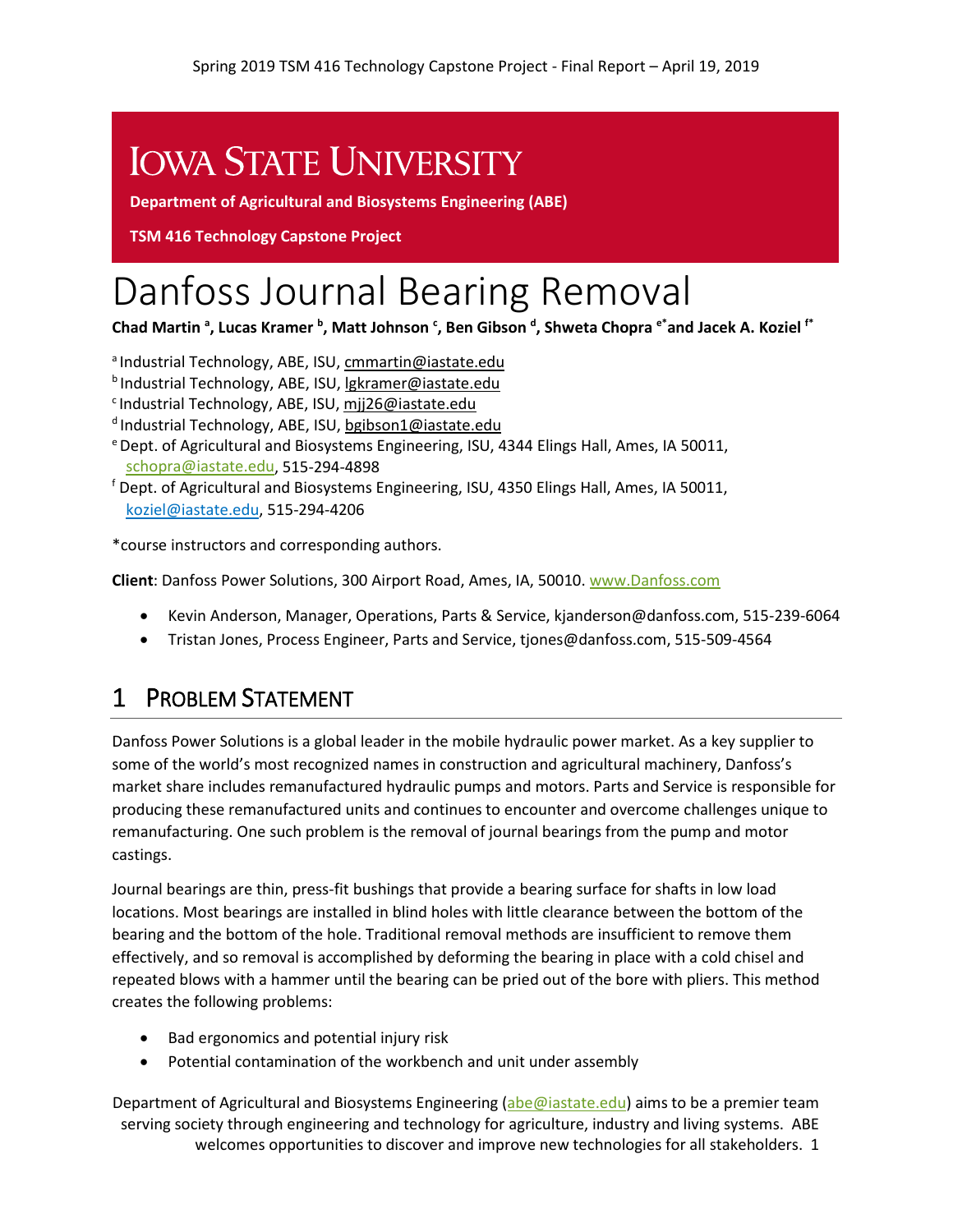- Potential damage to the casting
- Time-consuming
- Requires skill

Approximately 2000 bearings are removed annually, in 8 sizes and in a wide variety of parts. An upcoming process change will increase the number of bearings removed by over 30%. Furthermore, the removal process is currently done by highly skilled assembly technicians, but there is a desire to move the process to the "teardown" room to consolidate disassembly operations where the teardown technicians are typically less skilled. All of these factors contributed to prioritizing a solution to this problem.

#### 2 GOAL STATEMENT

The main objective is to develop and implement an improved method of removing the bearings through a typical or novel application commercially available solutions, custom designed tooling, or a combination of both. Specific objectives include:

- Elimination hammer and chisel method
- Elimination of potential damage to castings
- Significant reduction in contamination risk
- 30% reduction in removal time
- Easy for new employees with minimal training

When complete, an effective solution will significantly reduce the risk of injury, thereby improving morale and increasing productivity. Damage prevention will reduce the risk of premature product failure at the end user and safeguard the brand's reputation. Reduction in removal time has the potential to save up to \$4200 annually.

The scope of the project includes quantifying the current process, identifying potential solutions, procure or design and fabricate tooling as applicable, test, measure, and implement. The scope of the project excludes custom design of safety equipment for powered tooling, as well as the details of removal duties being transferred from one department to the other. Finally, the project is limited to one product line: Series 90 pumps and motors

## <sup>3</sup> PROJECT PLAN/OUTLINE

Throughout the entirety of this project, our group used many different reference materials to help guide our path to find a solution. We referenced:

- Tool catalogs
- Automotive specialist
- Bearing removal processes
- Specialty tool consultants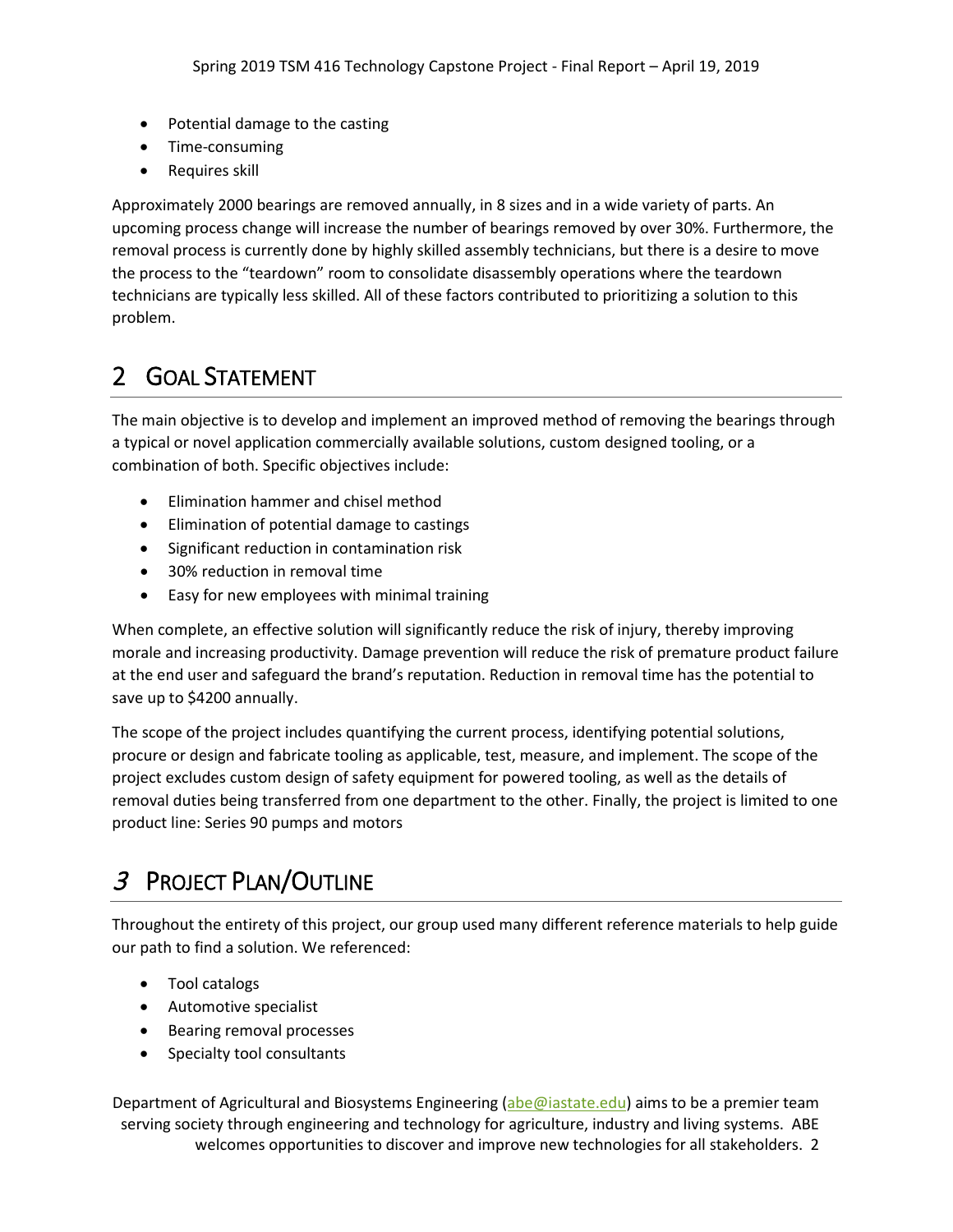Tool catalogs were the main reference we used from the start. Using catalogs as a reference made it easier to broaden our horizons on all of the current bearing removal tools. Referencing different types of bearing removal processes also helped in our goal to find the proper tooling and how we were going to fixture our solution. Referencing automotive specialists and specialty tool consultants helped on deciding the best tools and processes for removal of bearing races.

These goals are also our content for data collection once we have finalized our solution. Completion of testing will show the results of our 30%-time reduction and overall safety hazard reduction. This data will be measurable through time studies and safety analysis of the bearing removal solution.

Skills utilized throughout this project have been hazard identification, AutoCAD, manufacturing, fabrication, and utilizing lean processes. All of these skills have played a significant role in not only the solution to our project but also in our data collection and planning.

The solution of this project was created through extensive research and repurposing a current process of bushing removal completed at Danfoss. This solution was tested through functionality and time studies of the current process. Technician Interviews to help gain information on what the current solution lacked and what they would find useful was also a big help in shaping our solution. We knew our final solution would cut down cost and overall process time while efficiently eliminating safety hazards to the technician. Throughout the entirety of this project, our client has been in constant review and inspection of our solution. All of our client's feedback and suggestion were involved in our final solution.

Organization of our project and meeting times was determined by our group. Client meetings were held every Friday at 9:30 am. Our team workloads were determined by a tentative schedule in our group report. When it came to keeping on schedule, we had setbacks due to the implementation of different ideas, but setbacks we overcome by breaking up the workload and seeking alternatives.

Following our timeline sometimes led to restructuring due to setbacks. Setbacks, unfortunately, are part of the creative developmental process and occur when trying new solutions. However, our group overcame our setbacks and hard deadlines were set in able to ensure advancement towards our solution.

### 4 RESULTS

The original deliverables for the project included:

- 1. Summary of current process costs
- 2. Procurement and/or prototype of tooling
- 3. Drawings of any custom tooling
- 4. If applicable, fabrication of tooling
- 5. Training material and standard work

The deliverables are consistent with project objective and scope, but not all deliverables were completed. As the multiple potential solutions were determined to be ineffective, fabrication of custom tooling became impractical in the remaining time.

Department of Agricultural and Biosystems Engineering [\(abe@iastate.edu\)](mailto:abe@iastate.edu) aims to be a premier team serving society through engineering and technology for agriculture, industry and living systems. ABE

welcomes opportunities to discover and improve new technologies for all stakeholders. 3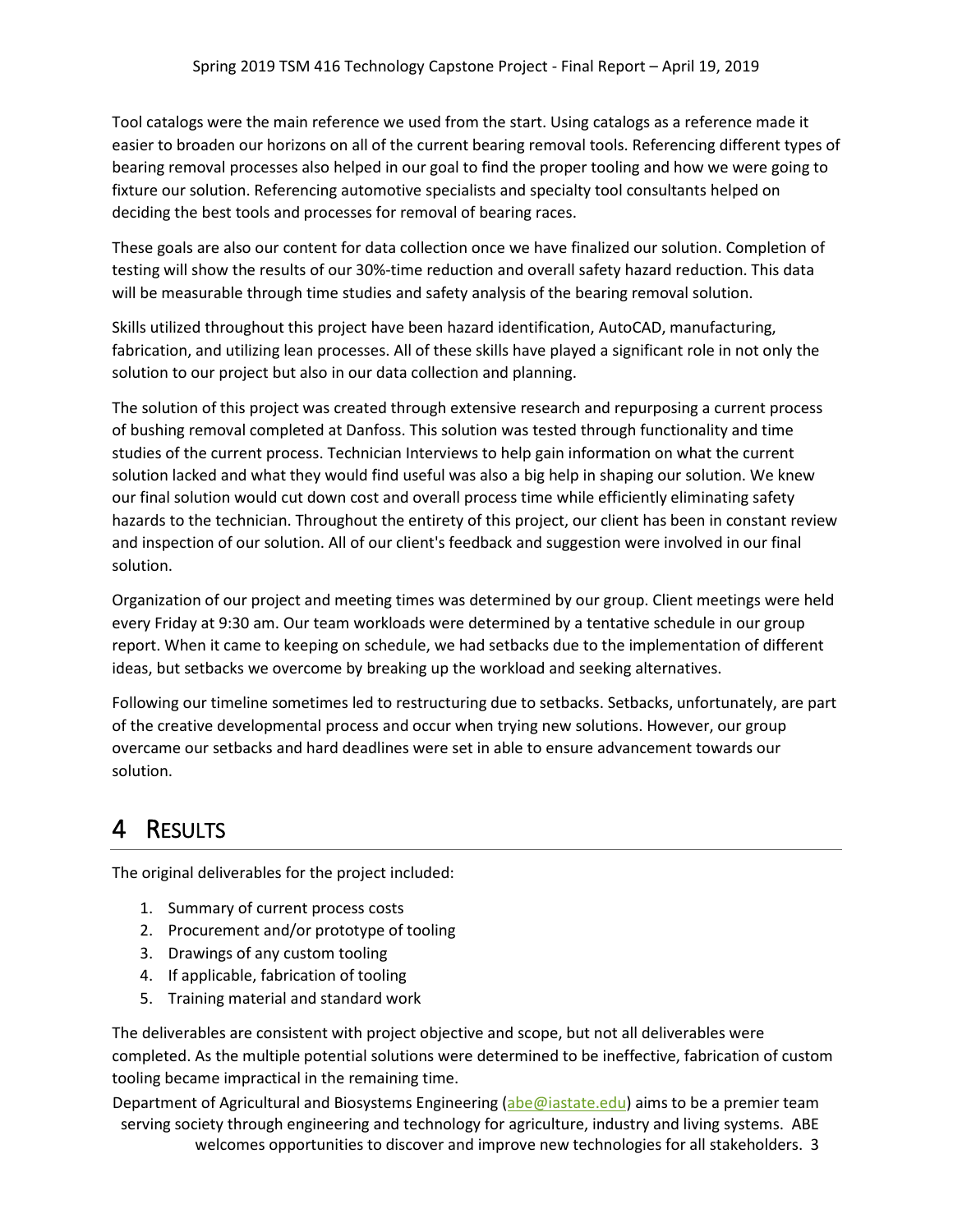Our final recommendation is to use a pneumatically compensated balanced arm to support a hydraulic cylinder. The cylinder applies a pulling force to one of several custom end effectors to remove the bearings. Each end effector is sized specifically for the bearing it is to remove, and interfaces with the cylinder through a quick-change mechanism that makes installing and changing end effectors fast and simple. A full set of drawings, bill of materials, and hydraulic schematic can be found in the appendix.

#### 5 BROADER OPPORTUNITY STATEMENT

Beyond the economic considerations, solving this problem simply makes the Airport Road facility a better place to work. Pulling bearings is a dreaded task, and an improved method will be met with enthusiasm.

While the specific problem of pulling journal bearings from blind holes is not common, it is also not unique. A key customer of ours also does remanufacture work, and they use a similar method of bearing removal to the unimproved Danfoss method. During a recent tour, they expressed hope to learn a better way of performing this task.

Improving the bearing removal process potentially increases in the quality of the products we produce. Quality is A key priority for Danfoss, and they take pride in providing reliable remanufactured units to cost-conscious customers. The improved quality helps these customers continue to reduce their total cost of ownership for their equipment, reduce downtime, and continue to produce the food, buildings, and infrastructure we rely all on upon.



#### 6 GRAPHICAL ABSTRACT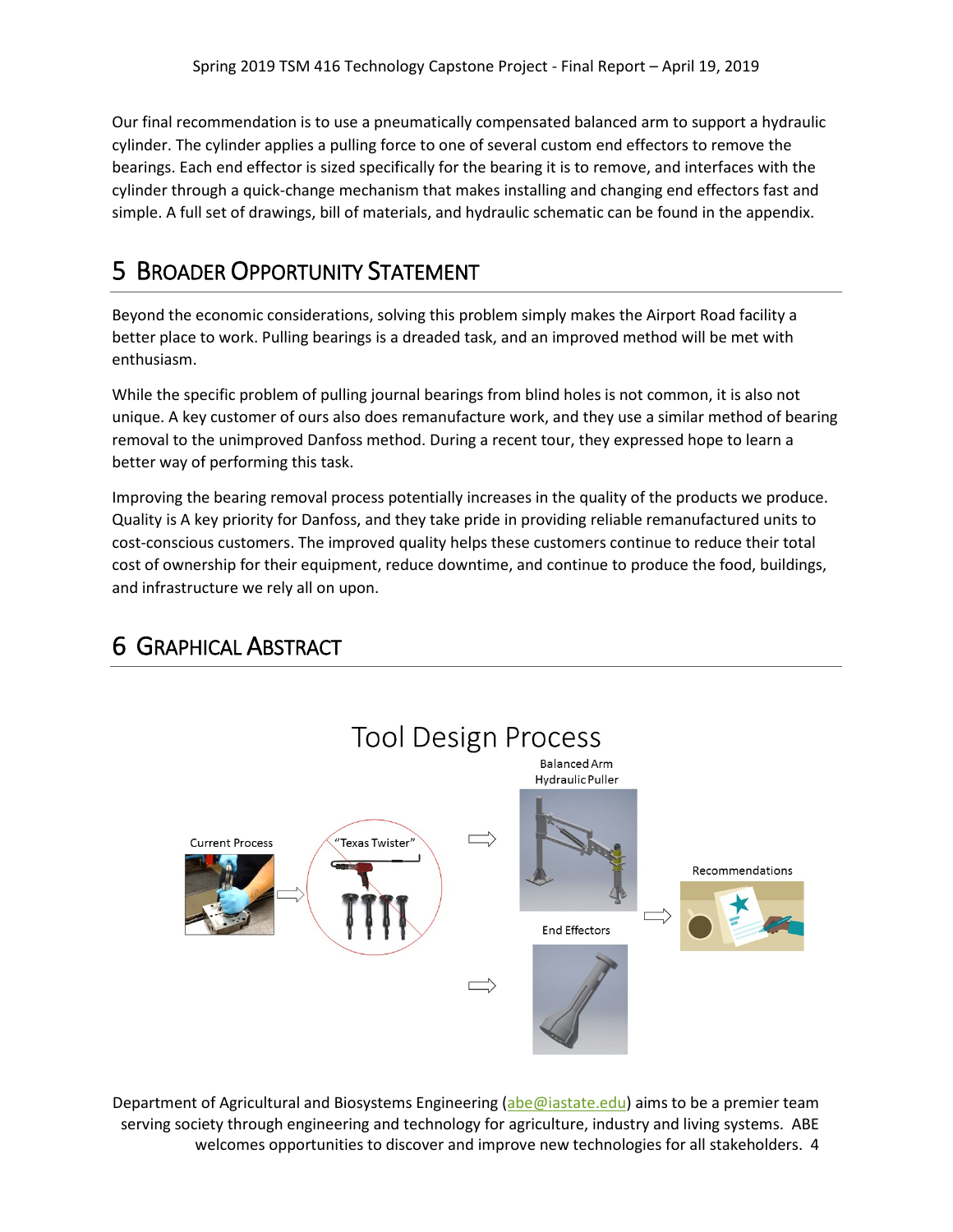#### 7 REFERENCES

Daines, James R. 2013. *Fluid Power: Hydraulics and Pneumatics.* Tinley Park: Goodheart-Willcox.

Danfoss Power Solutions. 2019. *Internal Electronic Resources.* Ames.

Oberg, Erik, Franklin Jones, Holbrook Horton, Henry Ryffel, and Christopher McCauley. 2016. *Machinery's Handbook, 30th. Edition.* South Norwalk: Industrial Press.

Unnamed, interview by Lucas Kramer. 2019. *SKF Product Engineer* (02 12).

#### 8 APPENDIXES

Appendix A: Part Drawings

Appendix B: Bill of Materials

Appendix C: Hydraulic Schematic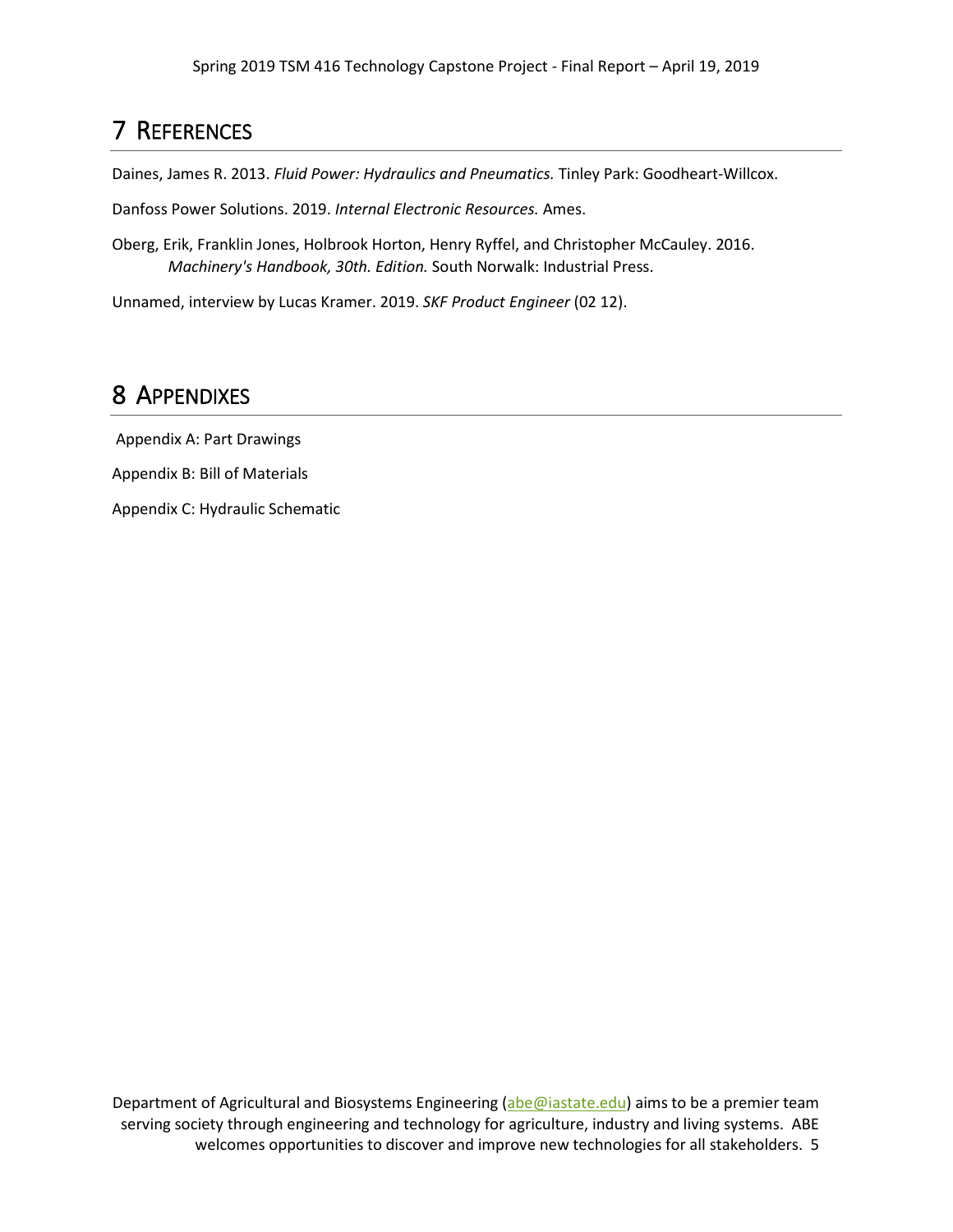#### APPENDIX A - DRAWINGS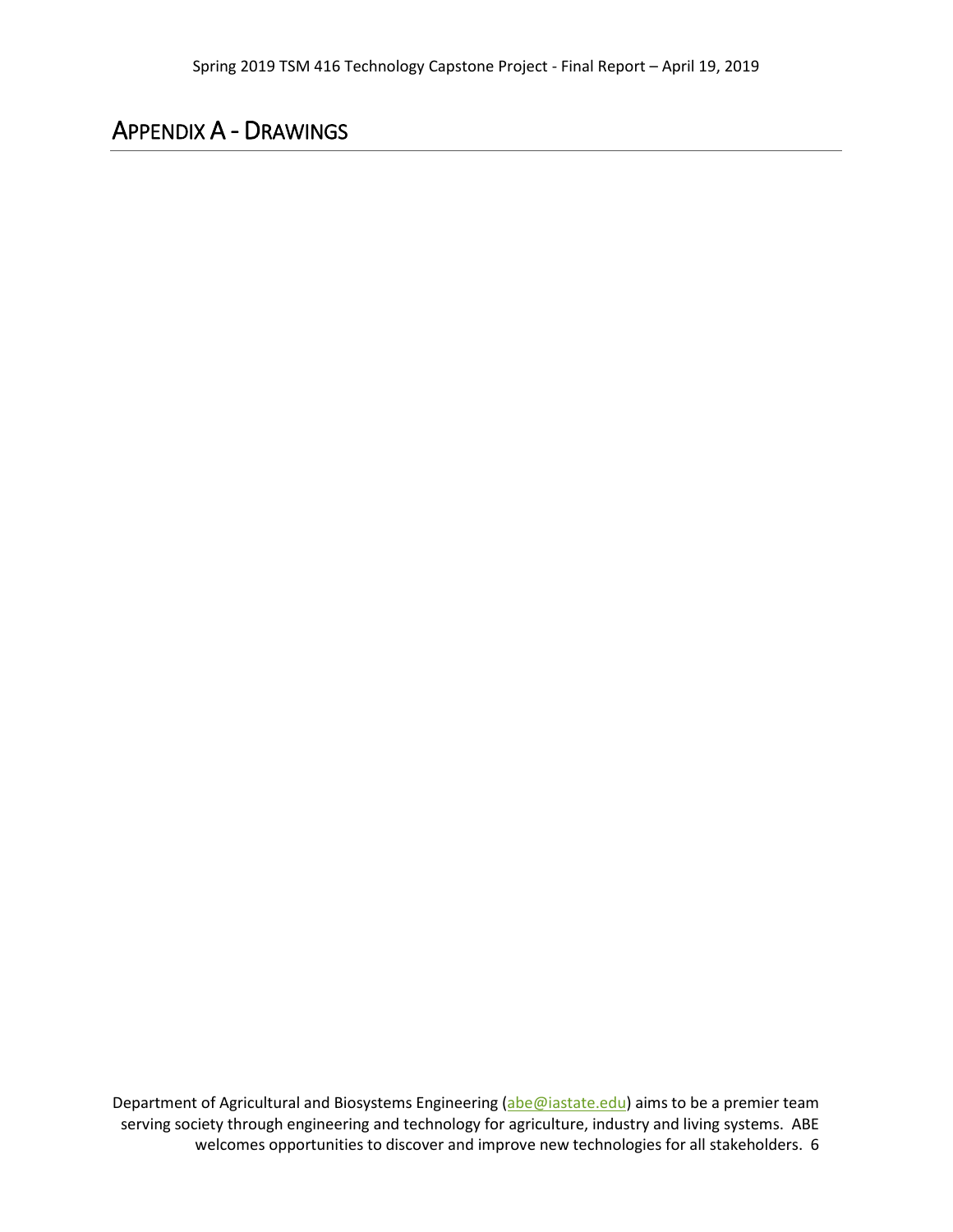

Department of Agricultural and Biosystems Engineering [\(abe@iastate.edu\)](mailto:abe@iastate.edu) aims to be a premier team serving society through engineering and technology for agriculture, industry and living systems. ABE welcomes opportunities to discover and improve new technologies for all stakeholders. 7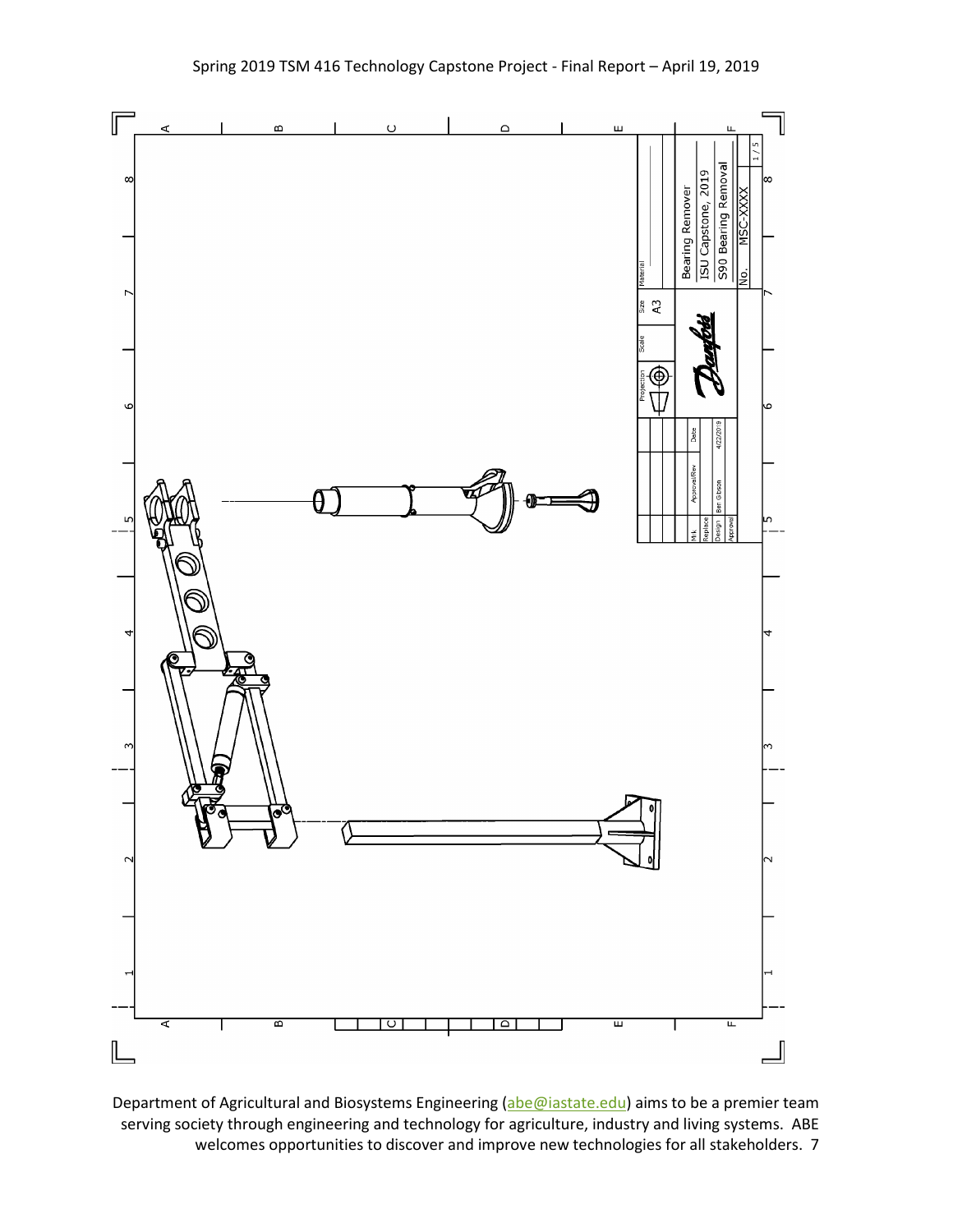

Department of Agricultural and Biosystems Engineering [\(abe@iastate.edu\)](mailto:abe@iastate.edu) aims to be a premier team serving society through engineering and technology for agriculture, industry and living systems. ABE welcomes opportunities to discover and improve new technologies for all stakeholders. 8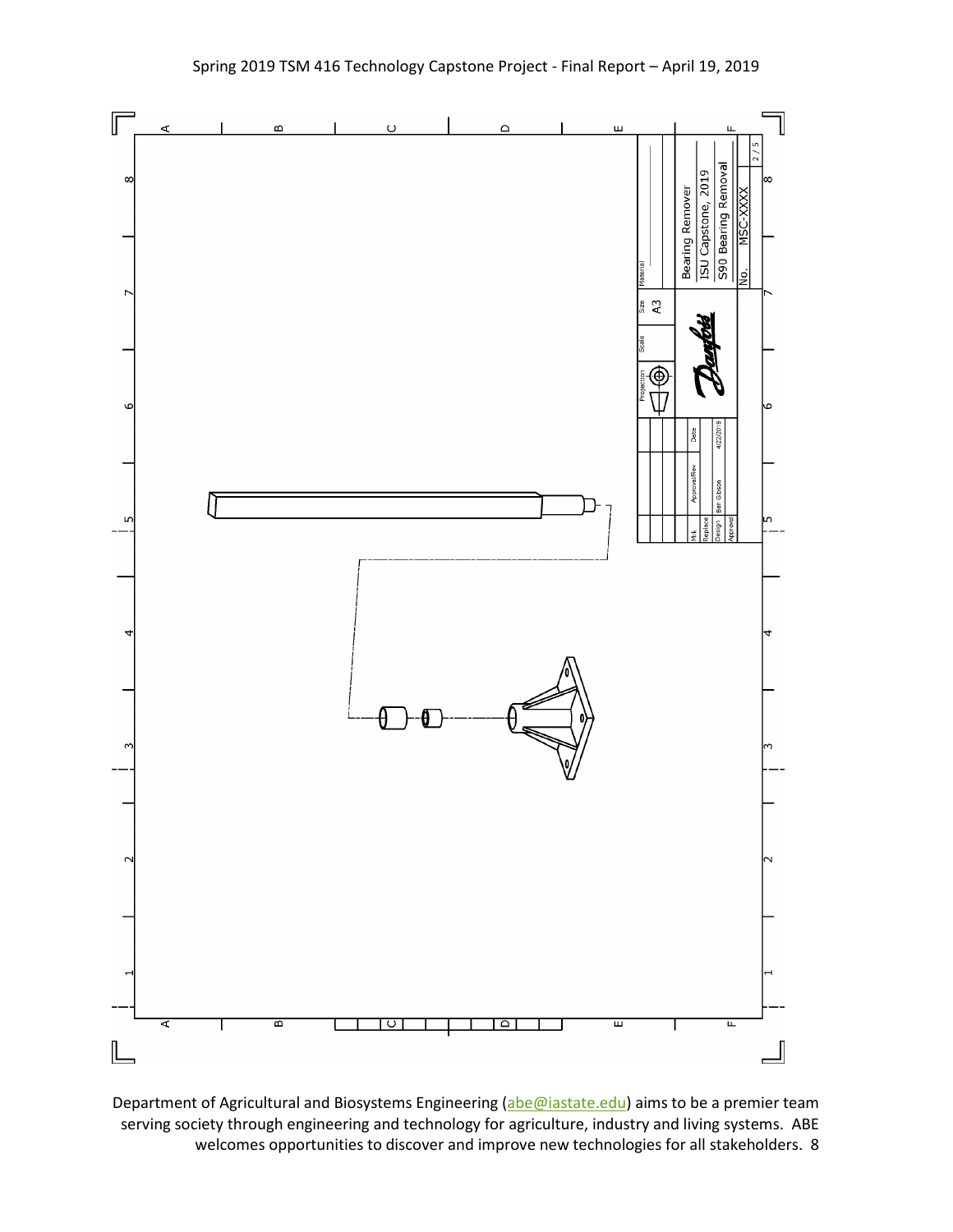

Department of Agricultural and Biosystems Engineering [\(abe@iastate.edu\)](mailto:abe@iastate.edu) aims to be a premier team serving society through engineering and technology for agriculture, industry and living systems. ABE welcomes opportunities to discover and improve new technologies for all stakeholders. 9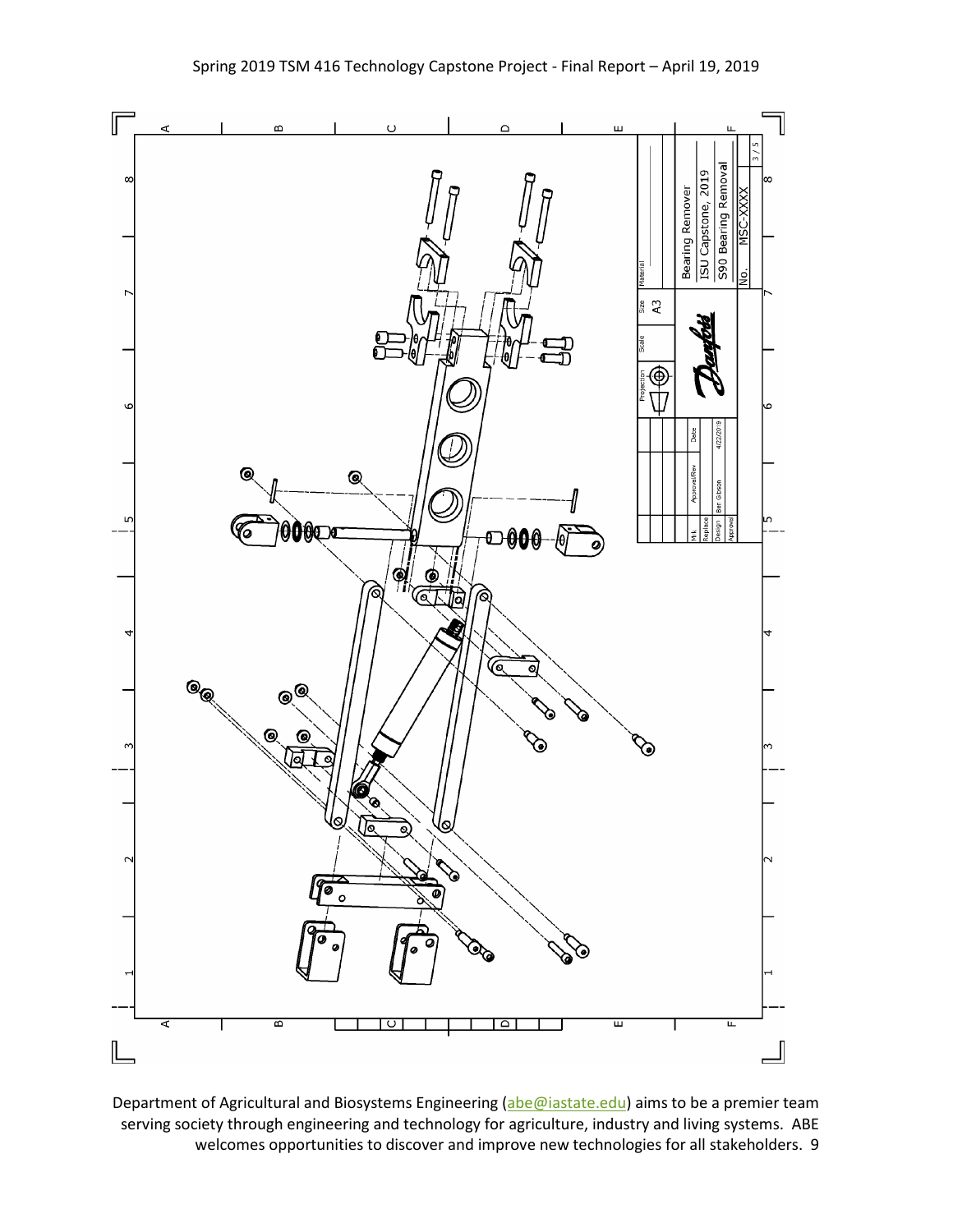

Department of Agricultural and Biosystems Engineering [\(abe@iastate.edu\)](mailto:abe@iastate.edu) aims to be a premier team serving society through engineering and technology for agriculture, industry and living systems. ABE welcomes opportunities to discover and improve new technologies for all stakeholders. 10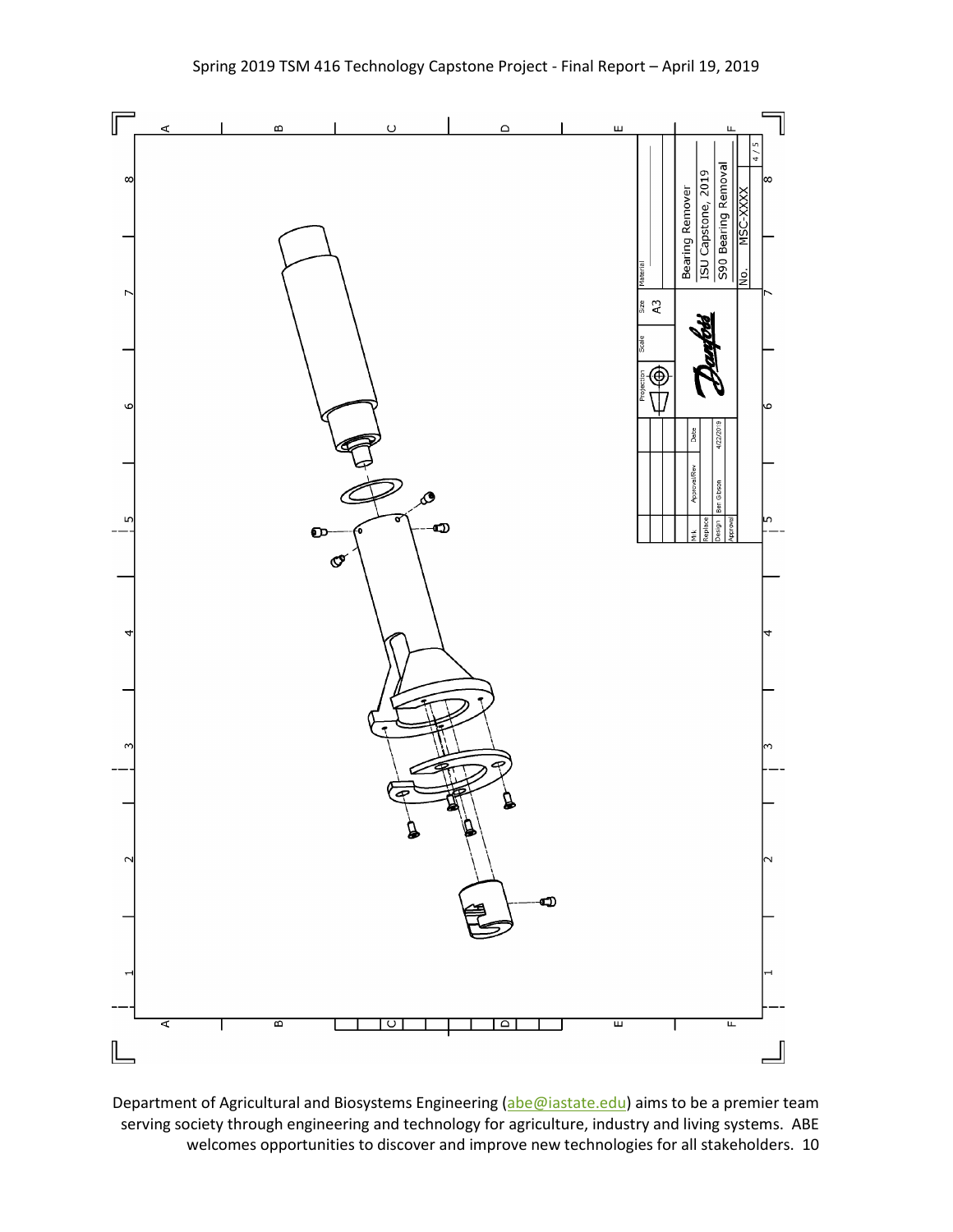

Department of Agricultural and Biosystems Engineering [\(abe@iastate.edu\)](mailto:abe@iastate.edu) aims to be a premier team serving society through engineering and technology for agriculture, industry and living systems. ABE welcomes opportunities to discover and improve new technologies for all stakeholders. 11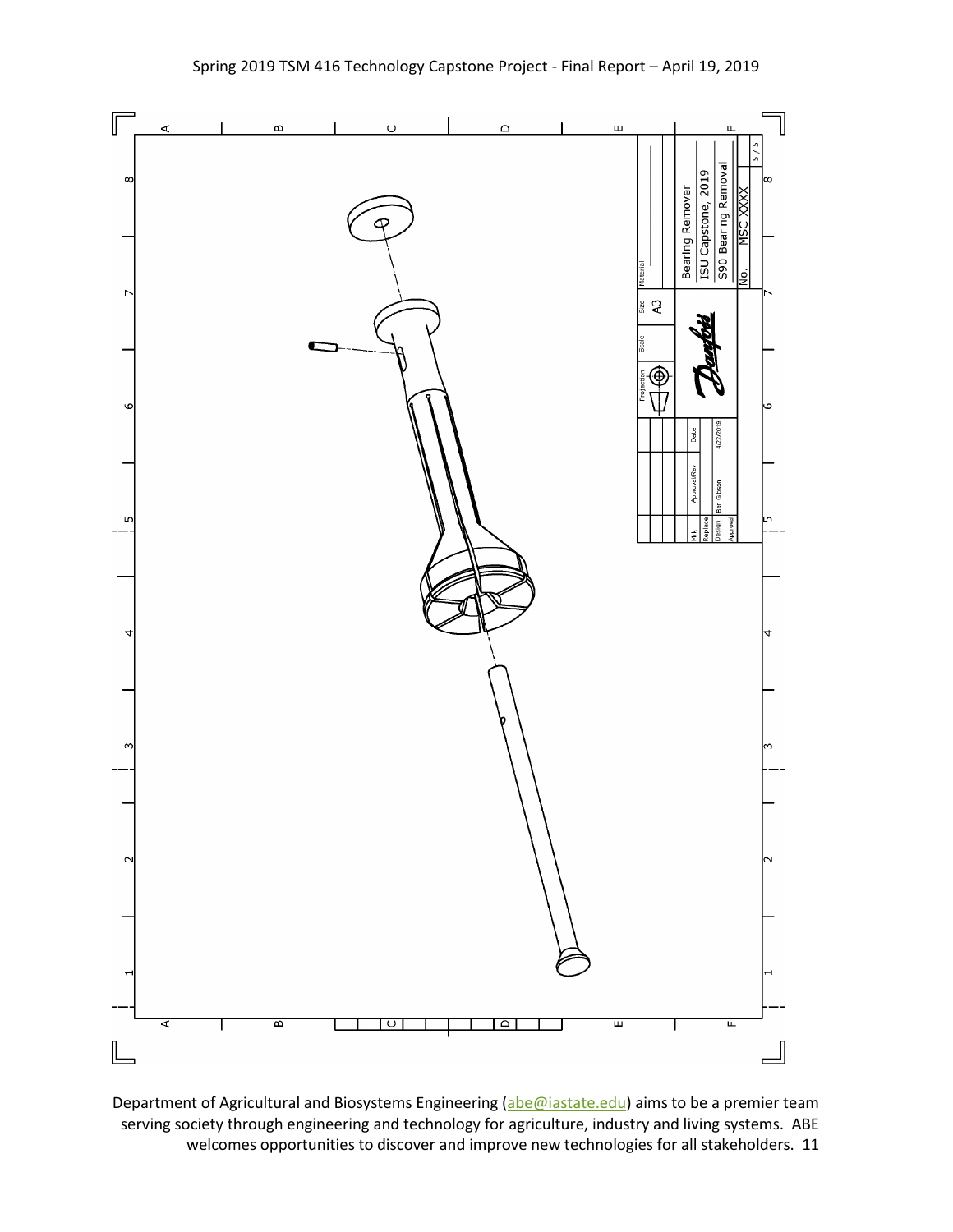

Department of Agricultural and Biosystems Engineering [\(abe@iastate.edu\)](mailto:abe@iastate.edu) aims to be a premier team serving society through engineering and technology for agriculture, industry and living systems. ABE welcomes opportunities to discover and improve new technologies for all stakeholders. 12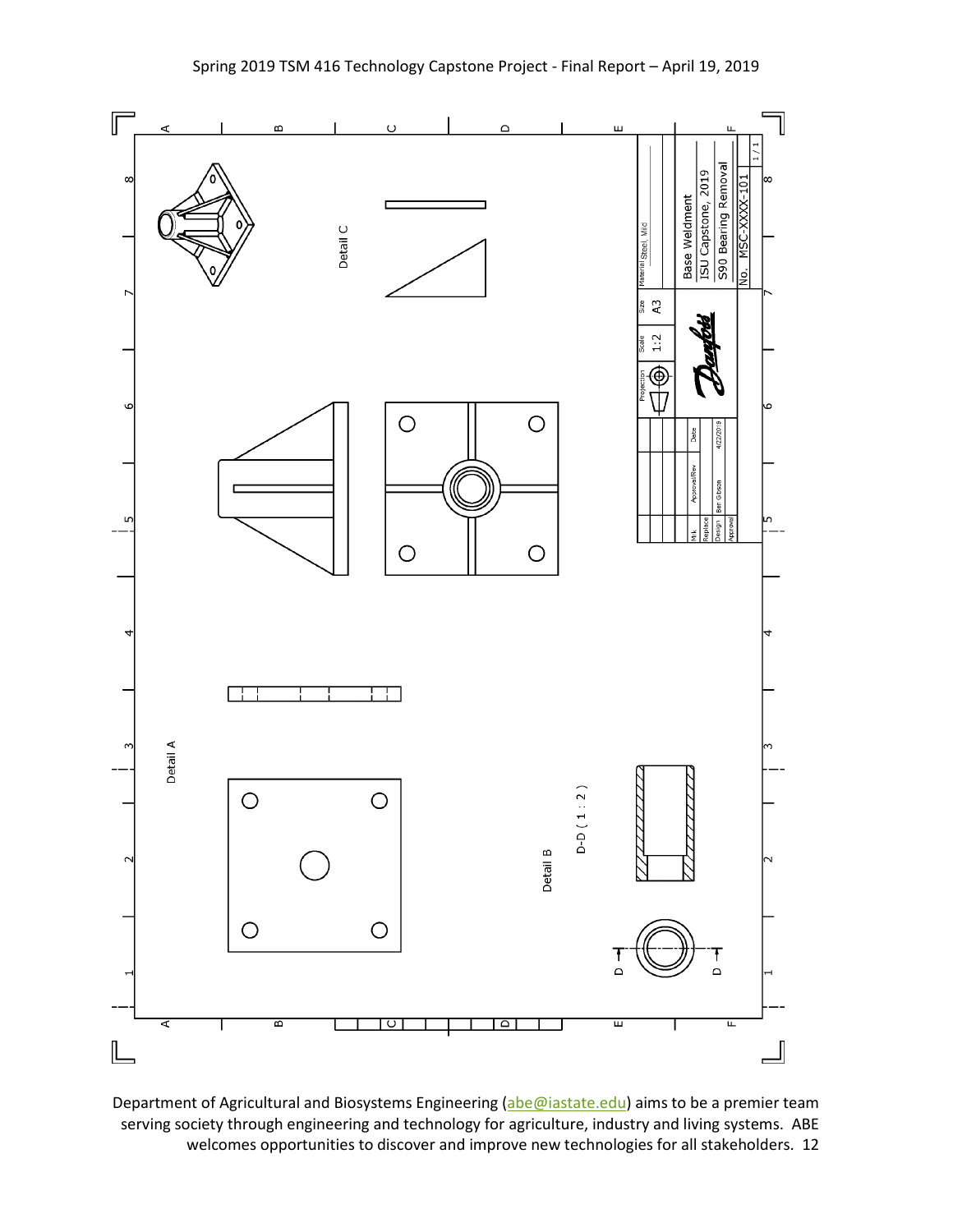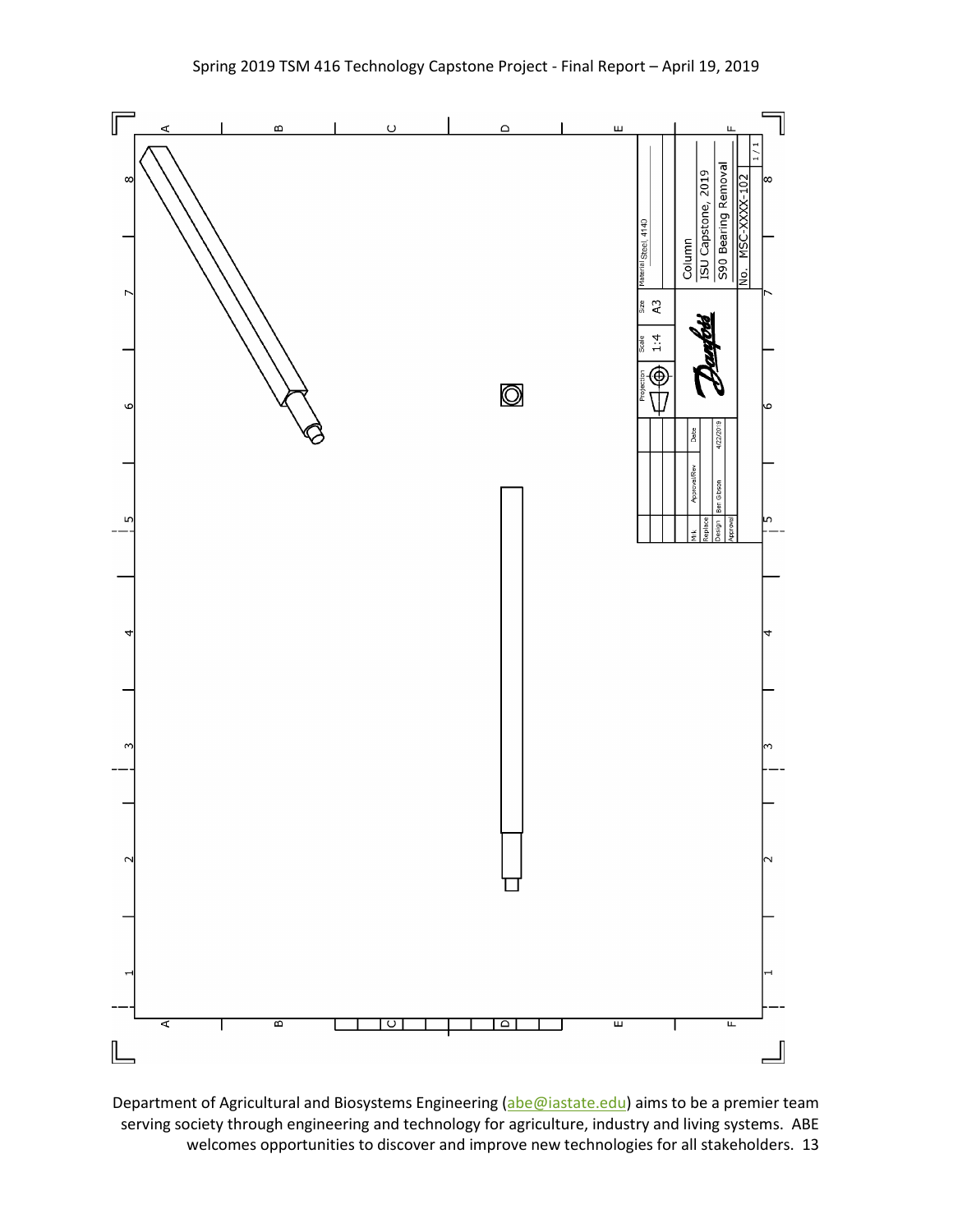

Department of Agricultural and Biosystems Engineering [\(abe@iastate.edu\)](mailto:abe@iastate.edu) aims to be a premier team serving society through engineering and technology for agriculture, industry and living systems. ABE welcomes opportunities to discover and improve new technologies for all stakeholders. 14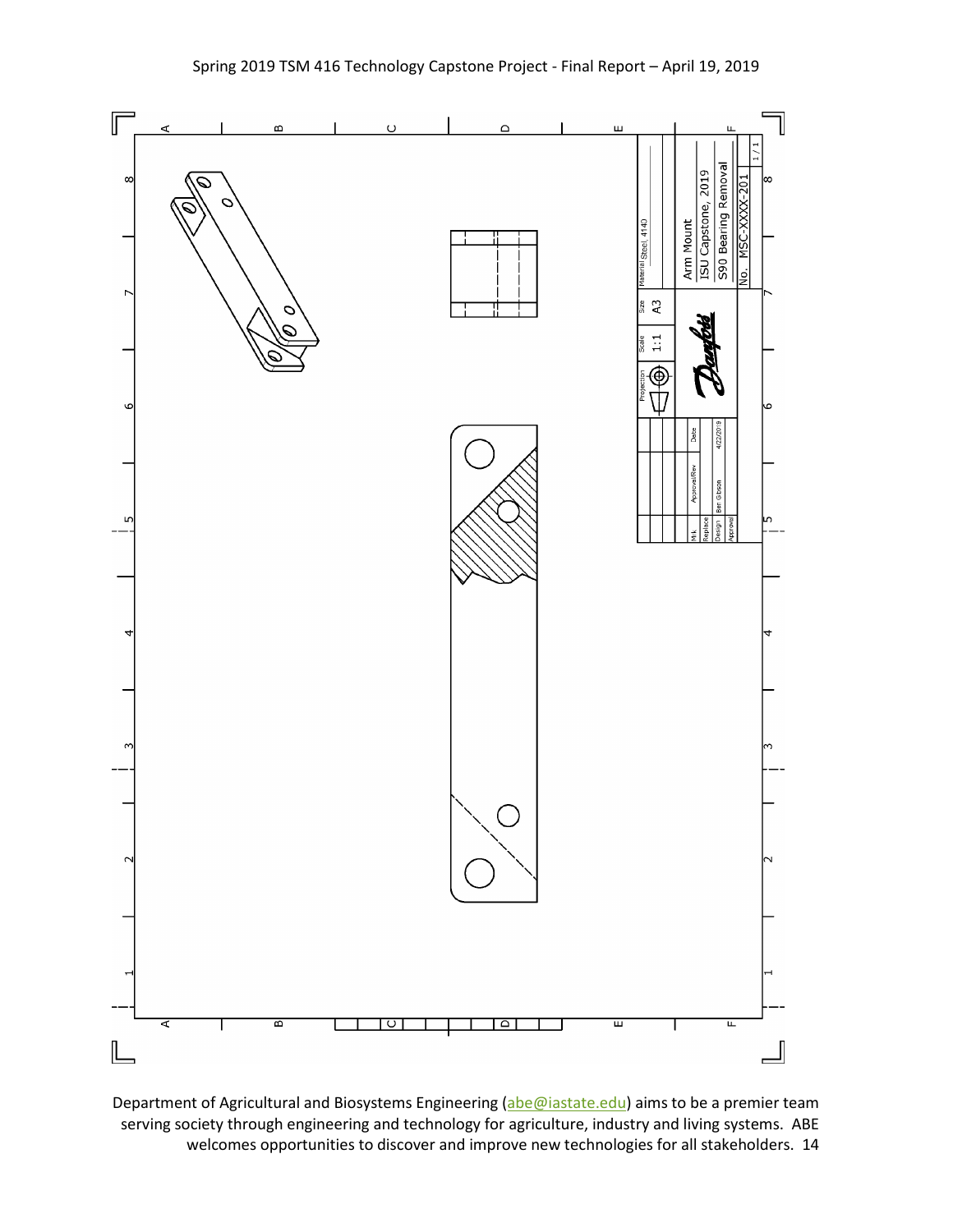

Department of Agricultural and Biosystems Engineering [\(abe@iastate.edu\)](mailto:abe@iastate.edu) aims to be a premier team serving society through engineering and technology for agriculture, industry and living systems. ABE welcomes opportunities to discover and improve new technologies for all stakeholders. 15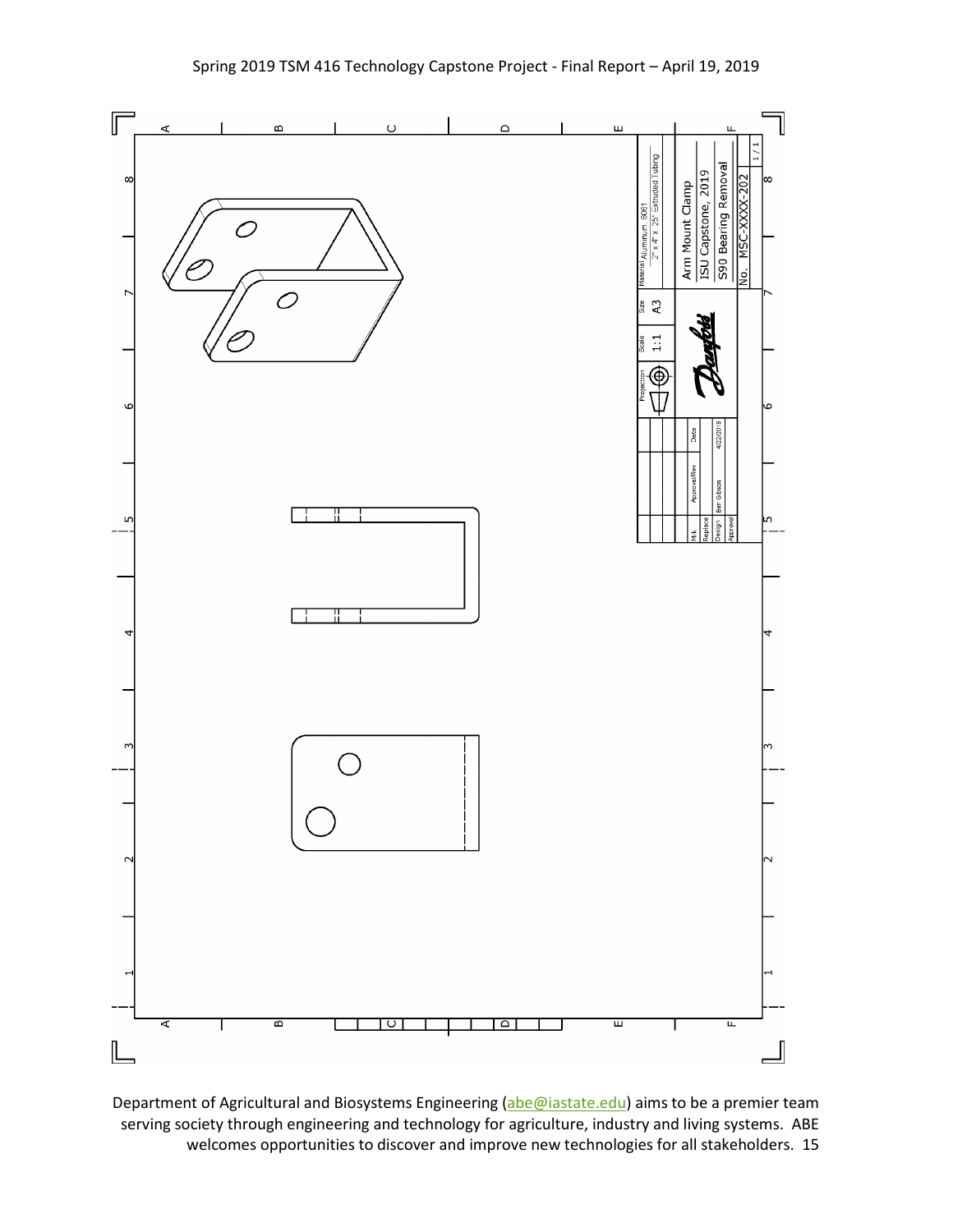

Department of Agricultural and Biosystems Engineering [\(abe@iastate.edu\)](mailto:abe@iastate.edu) aims to be a premier team serving society through engineering and technology for agriculture, industry and living systems. ABE welcomes opportunities to discover and improve new technologies for all stakeholders. 16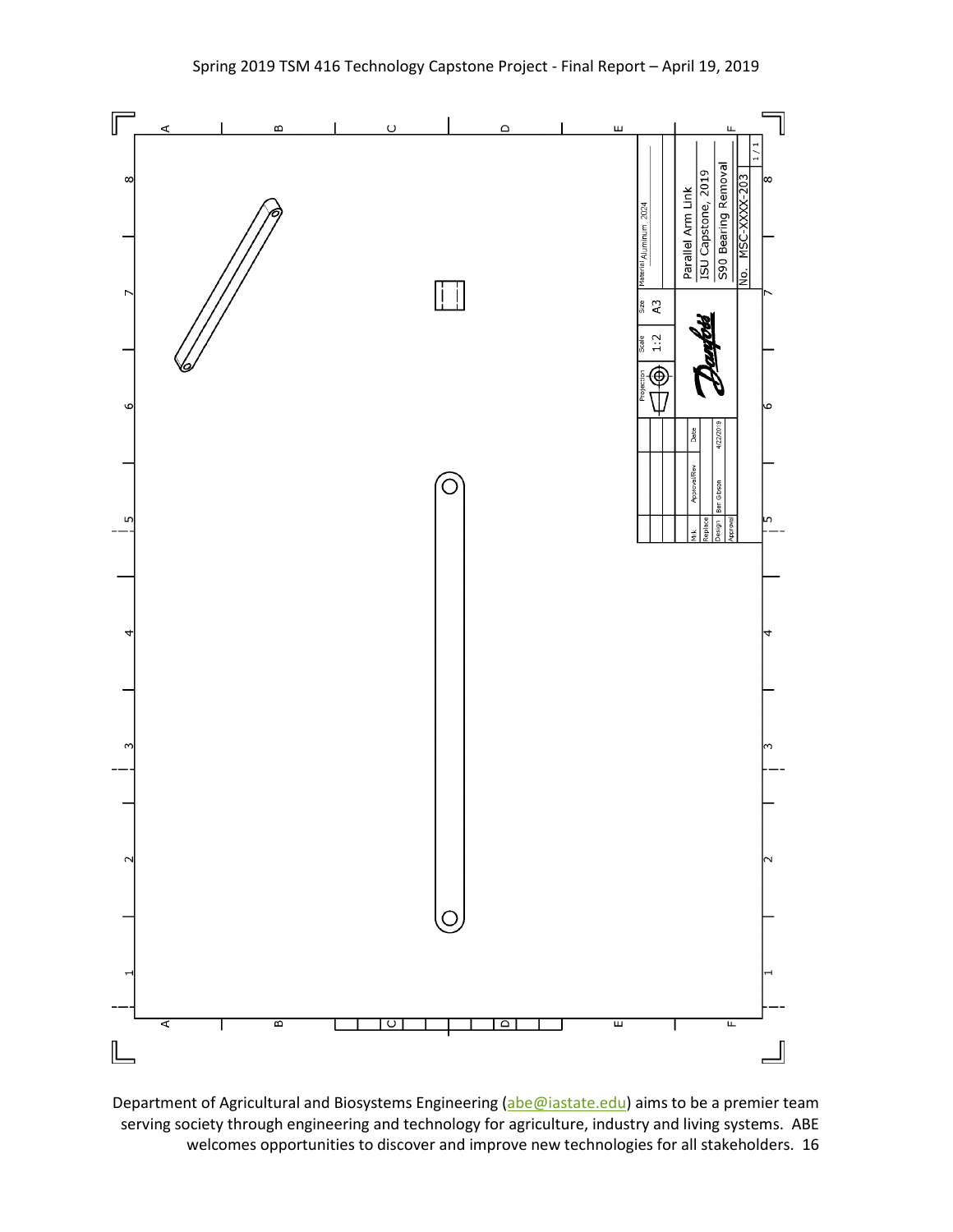

Department of Agricultural and Biosystems Engineering [\(abe@iastate.edu\)](mailto:abe@iastate.edu) aims to be a premier team serving society through engineering and technology for agriculture, industry and living systems. ABE welcomes opportunities to discover and improve new technologies for all stakeholders. 17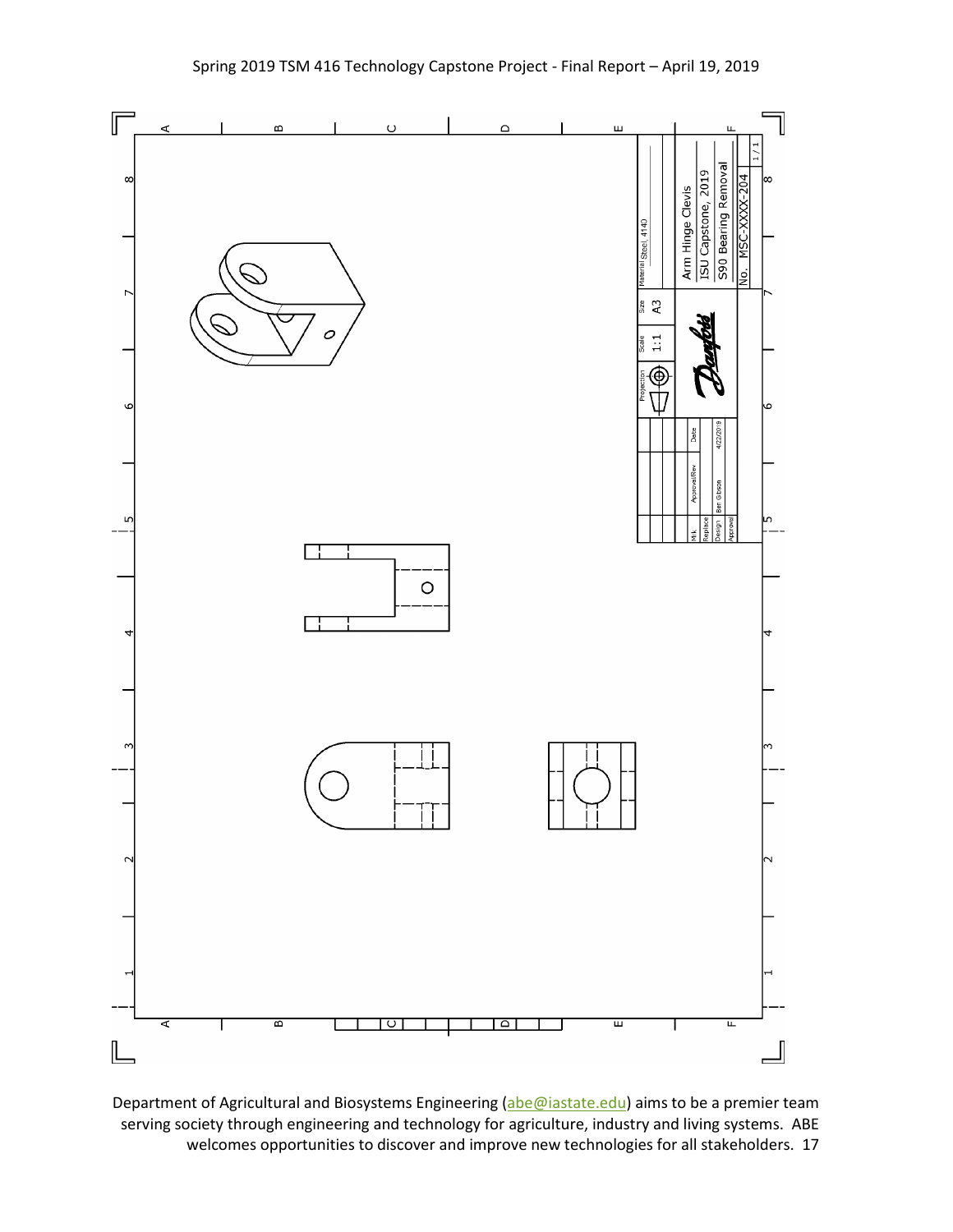

Department of Agricultural and Biosystems Engineering [\(abe@iastate.edu\)](mailto:abe@iastate.edu) aims to be a premier team serving society through engineering and technology for agriculture, industry and living systems. ABE welcomes opportunities to discover and improve new technologies for all stakeholders. 18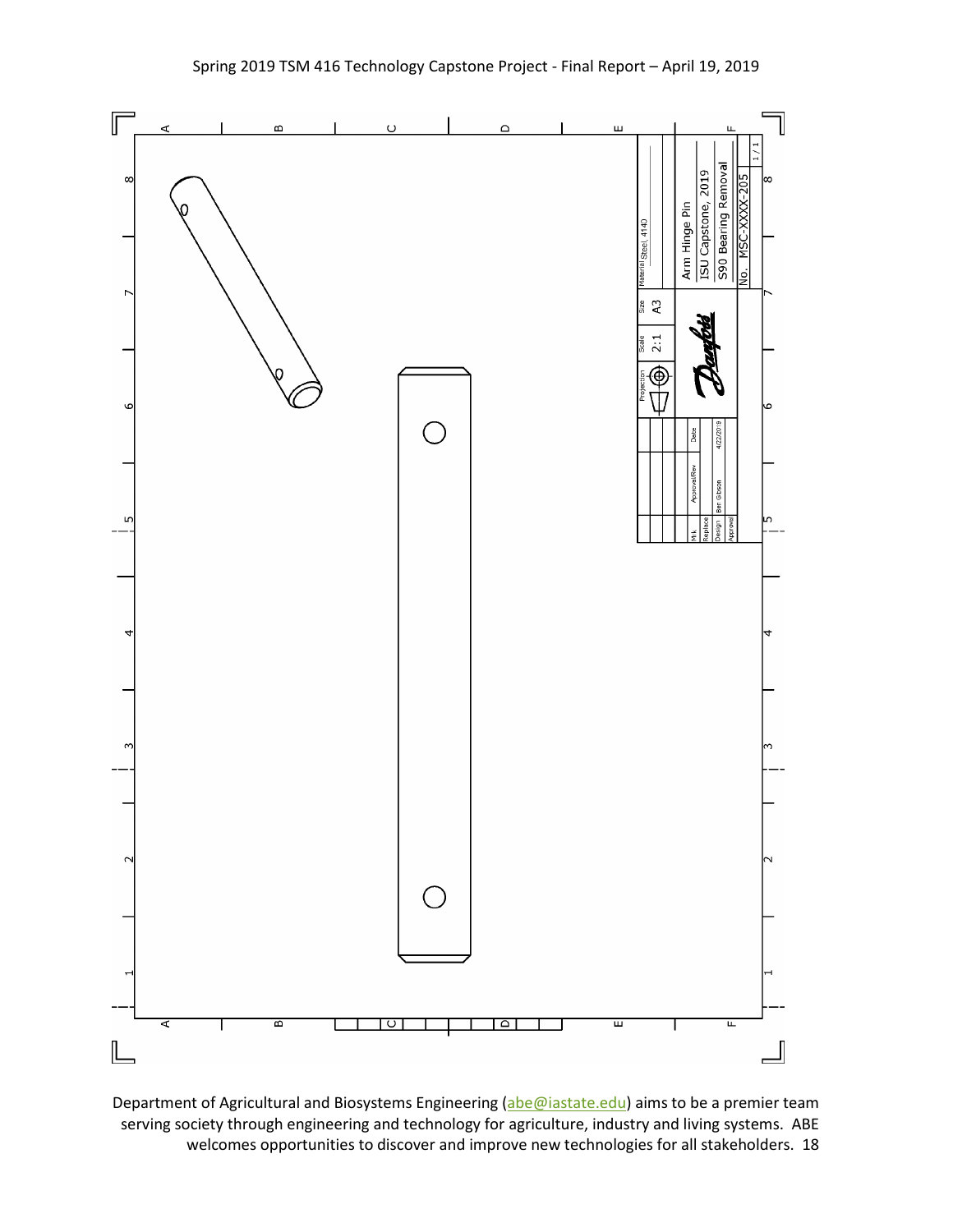

Department of Agricultural and Biosystems Engineering [\(abe@iastate.edu\)](mailto:abe@iastate.edu) aims to be a premier team serving society through engineering and technology for agriculture, industry and living systems. ABE welcomes opportunities to discover and improve new technologies for all stakeholders. 19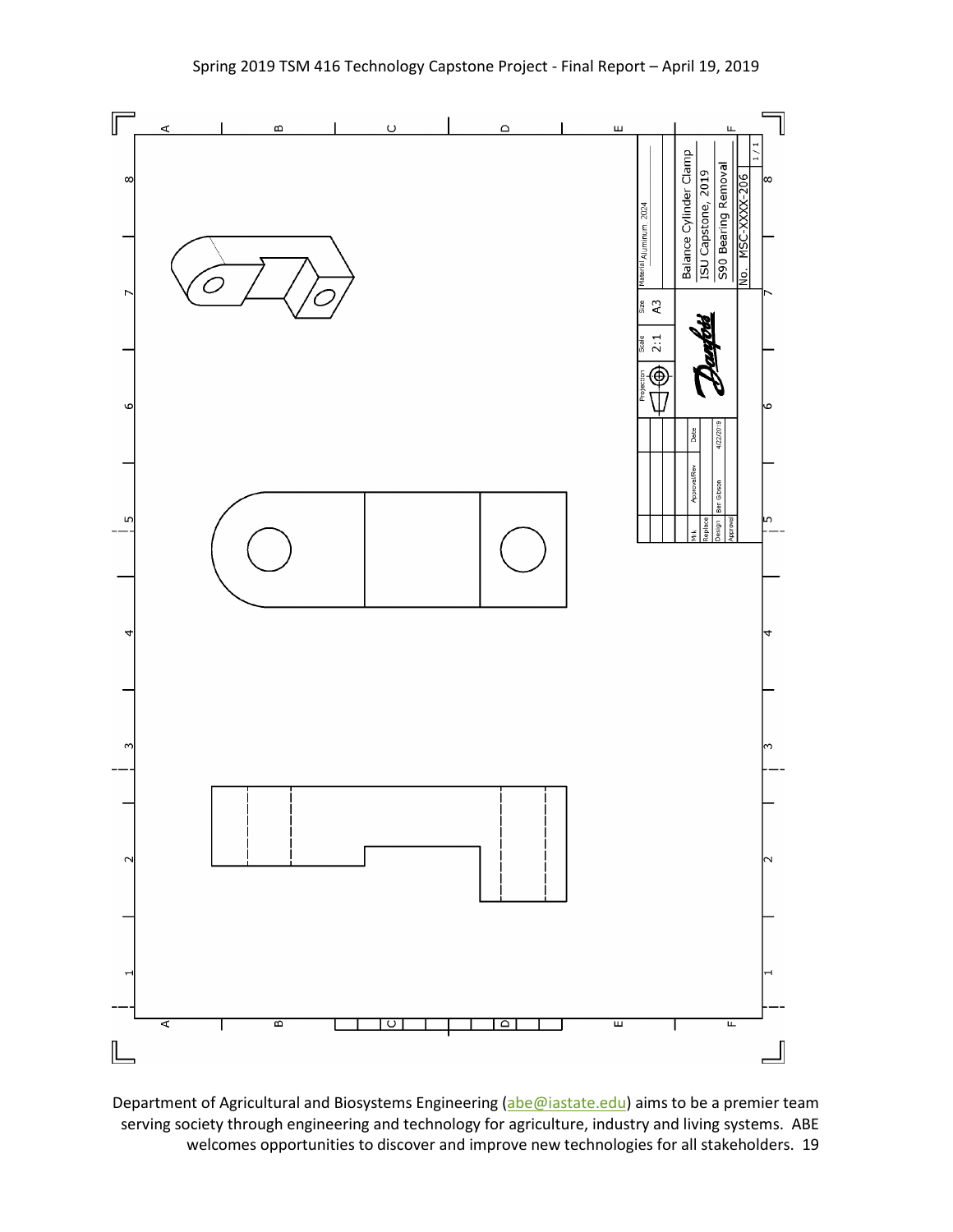

Department of Agricultural and Biosystems Engineering [\(abe@iastate.edu\)](mailto:abe@iastate.edu) aims to be a premier team serving society through engineering and technology for agriculture, industry and living systems. ABE welcomes opportunities to discover and improve new technologies for all stakeholders. 20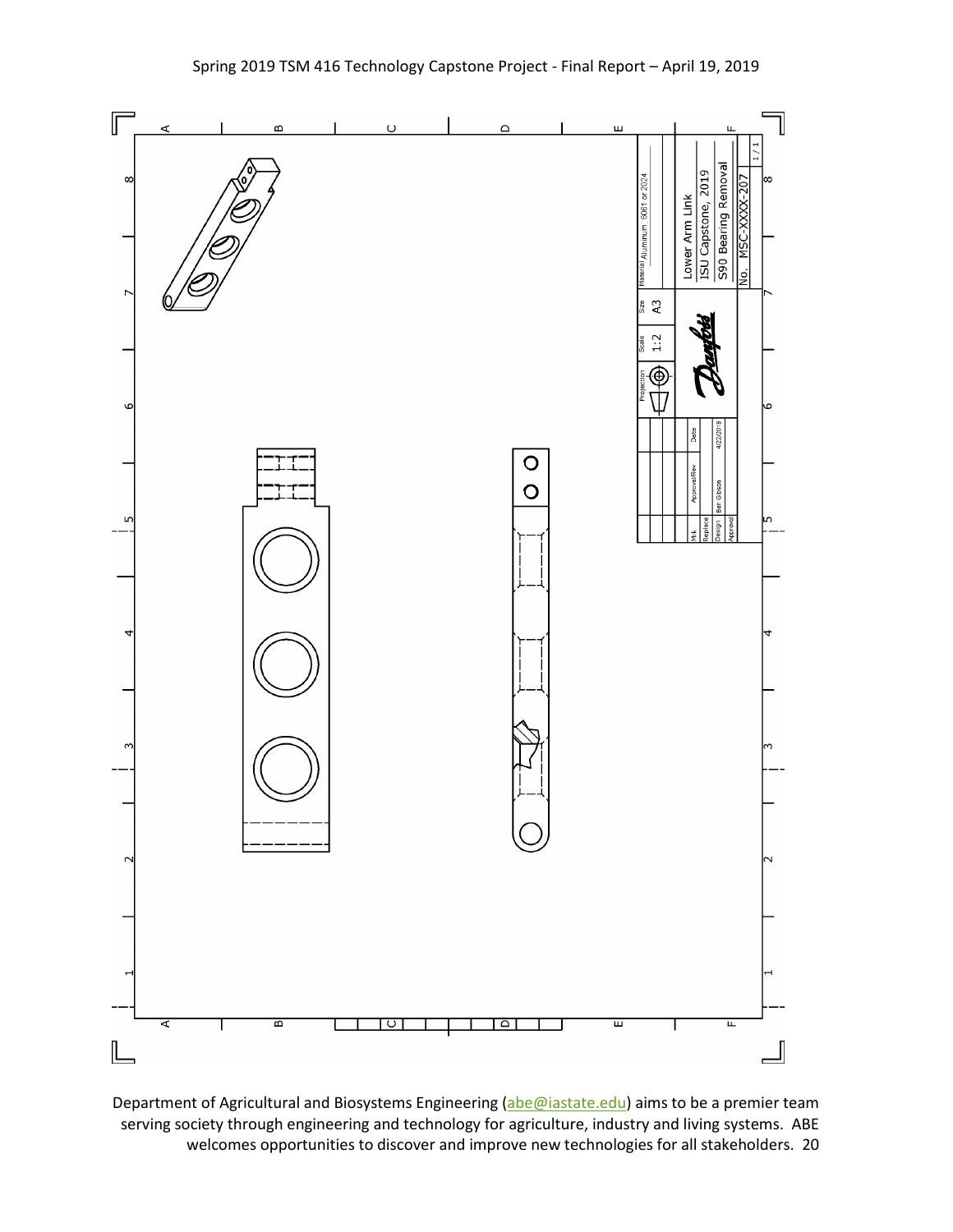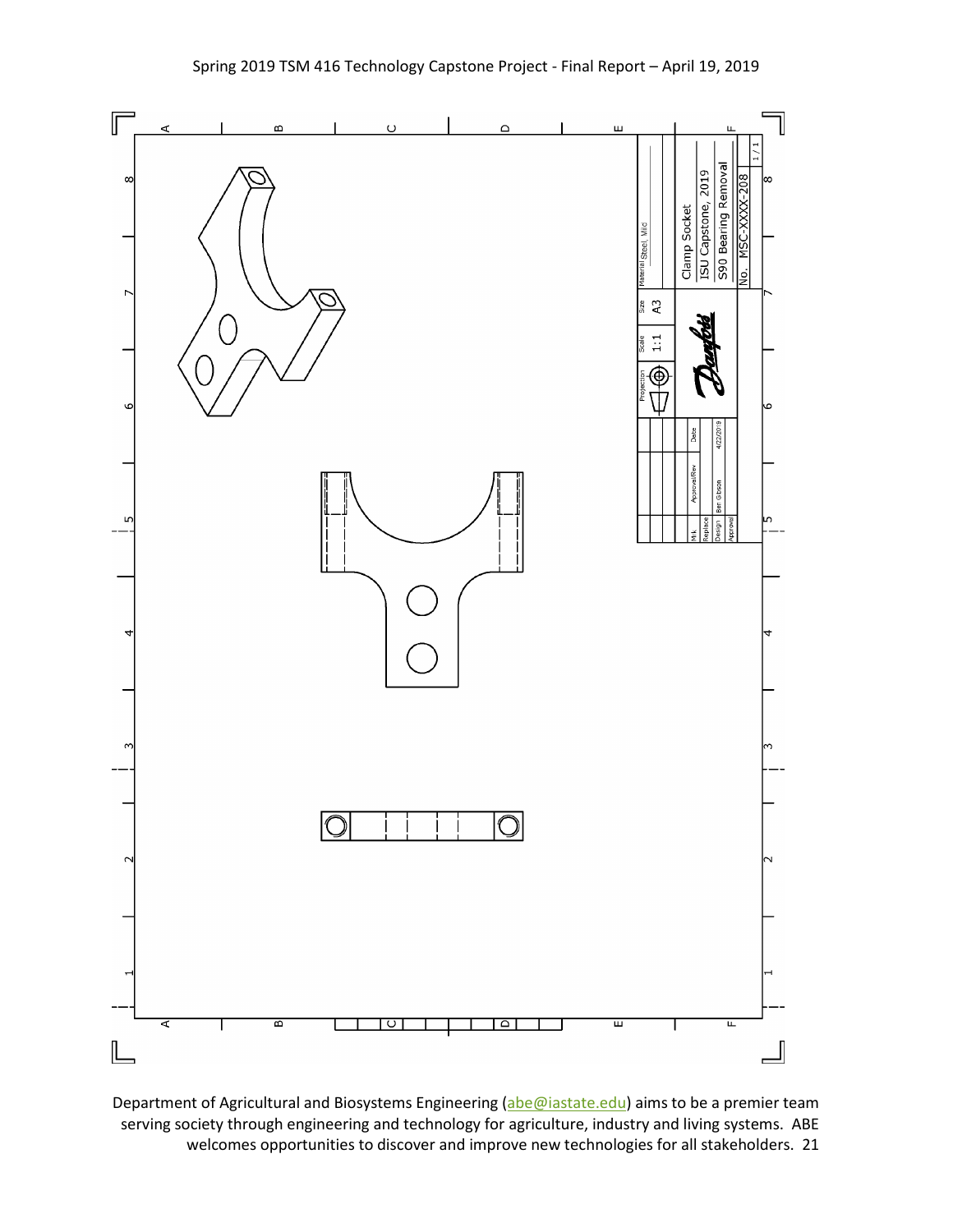

Department of Agricultural and Biosystems Engineering [\(abe@iastate.edu\)](mailto:abe@iastate.edu) aims to be a premier team serving society through engineering and technology for agriculture, industry and living systems. ABE welcomes opportunities to discover and improve new technologies for all stakeholders. 22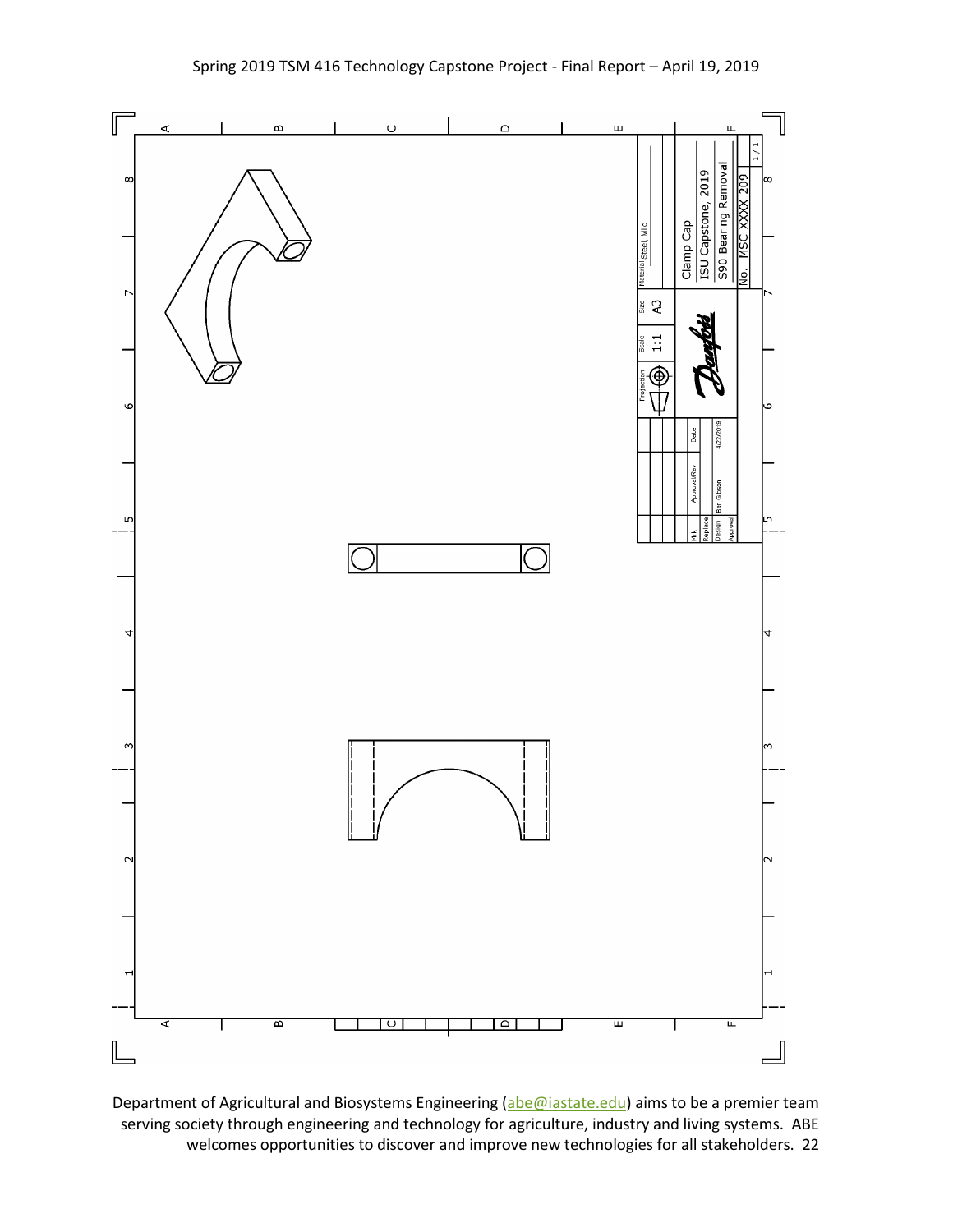

Department of Agricultural and Biosystems Engineering [\(abe@iastate.edu\)](mailto:abe@iastate.edu) aims to be a premier team serving society through engineering and technology for agriculture, industry and living systems. ABE welcomes opportunities to discover and improve new technologies for all stakeholders. 23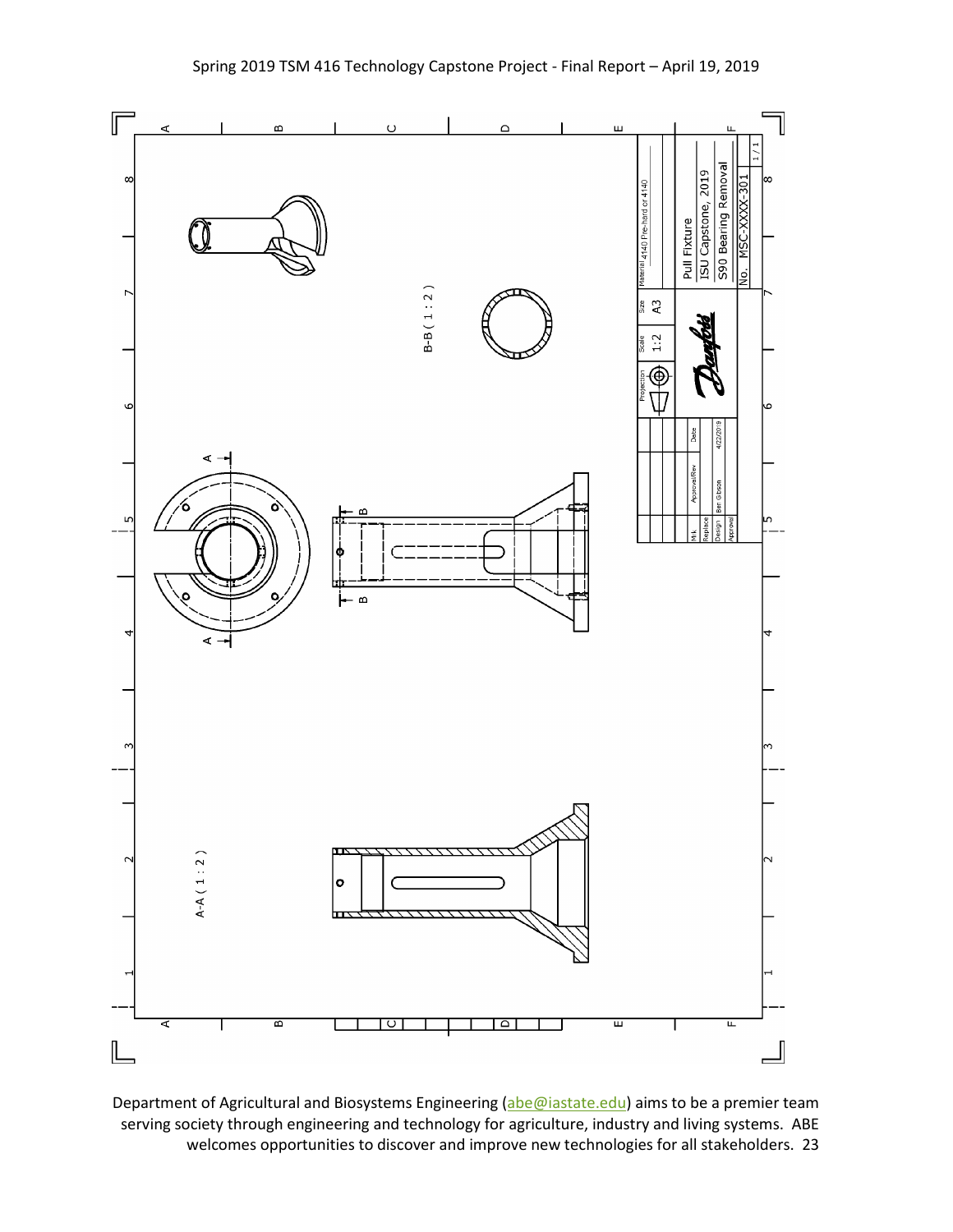

Department of Agricultural and Biosystems Engineering [\(abe@iastate.edu\)](mailto:abe@iastate.edu) aims to be a premier team serving society through engineering and technology for agriculture, industry and living systems. ABE welcomes opportunities to discover and improve new technologies for all stakeholders. 24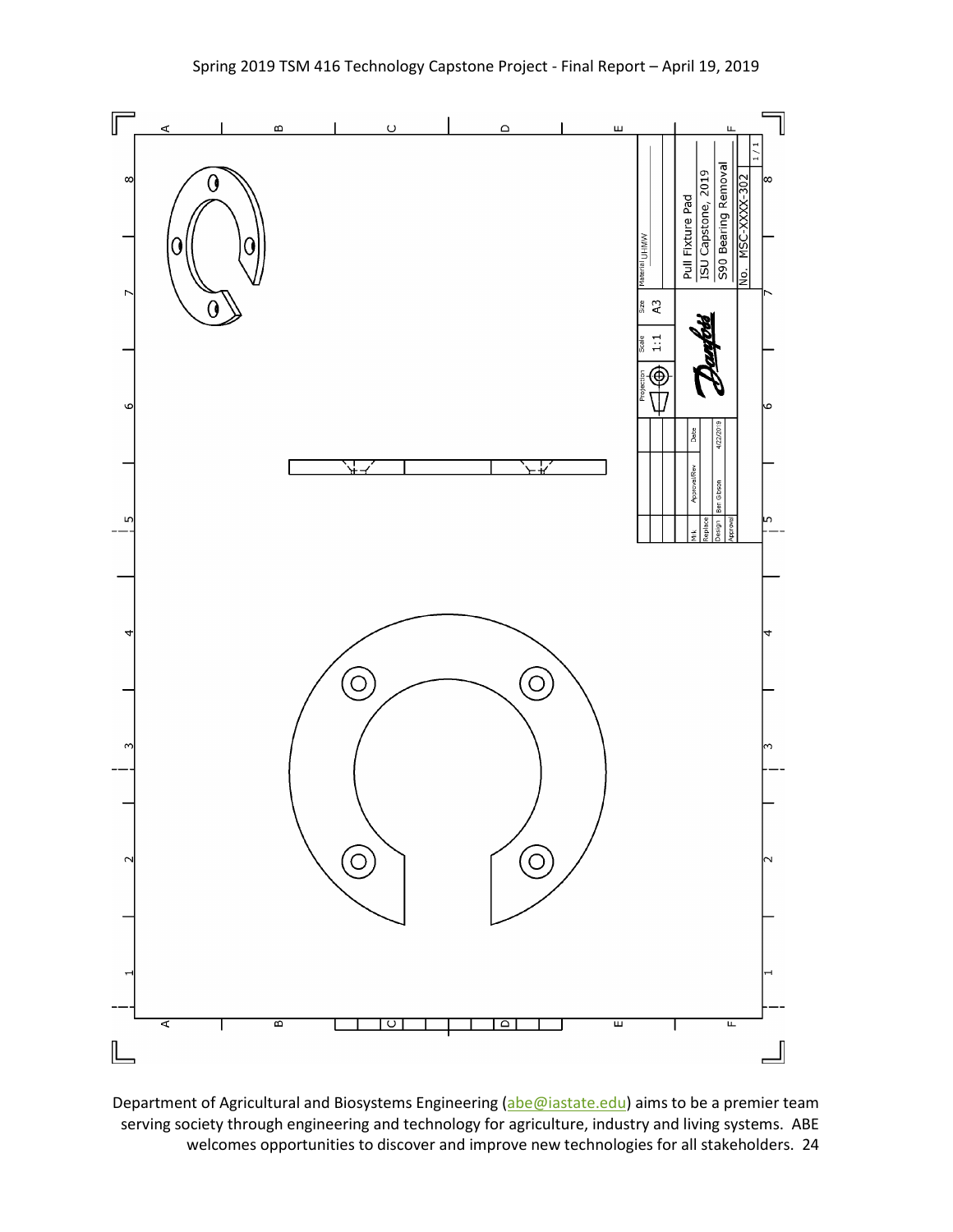

Department of Agricultural and Biosystems Engineering [\(abe@iastate.edu\)](mailto:abe@iastate.edu) aims to be a premier team serving society through engineering and technology for agriculture, industry and living systems. ABE welcomes opportunities to discover and improve new technologies for all stakeholders. 25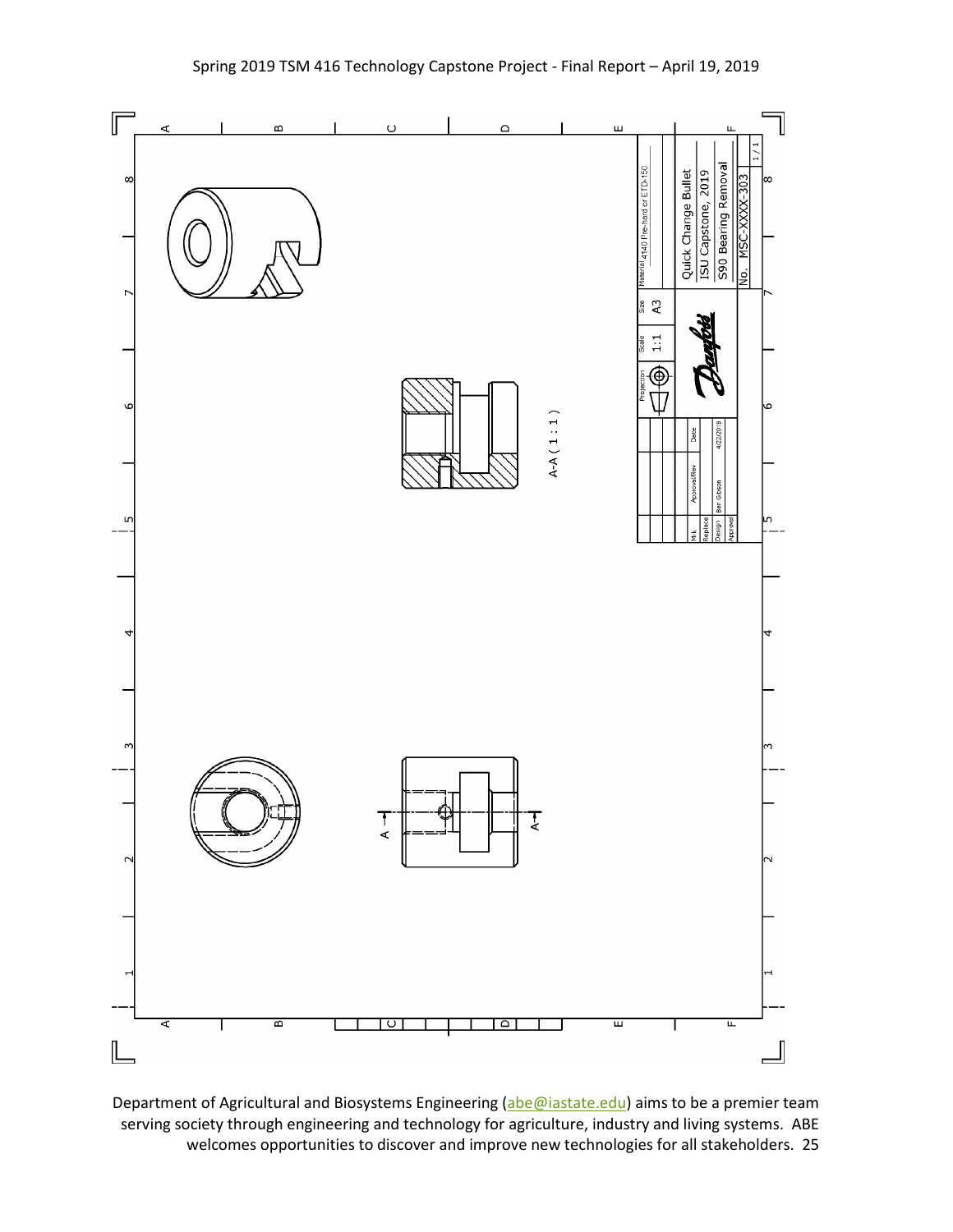

Department of Agricultural and Biosystems Engineering [\(abe@iastate.edu\)](mailto:abe@iastate.edu) aims to be a premier team serving society through engineering and technology for agriculture, industry and living systems. ABE welcomes opportunities to discover and improve new technologies for all stakeholders. 26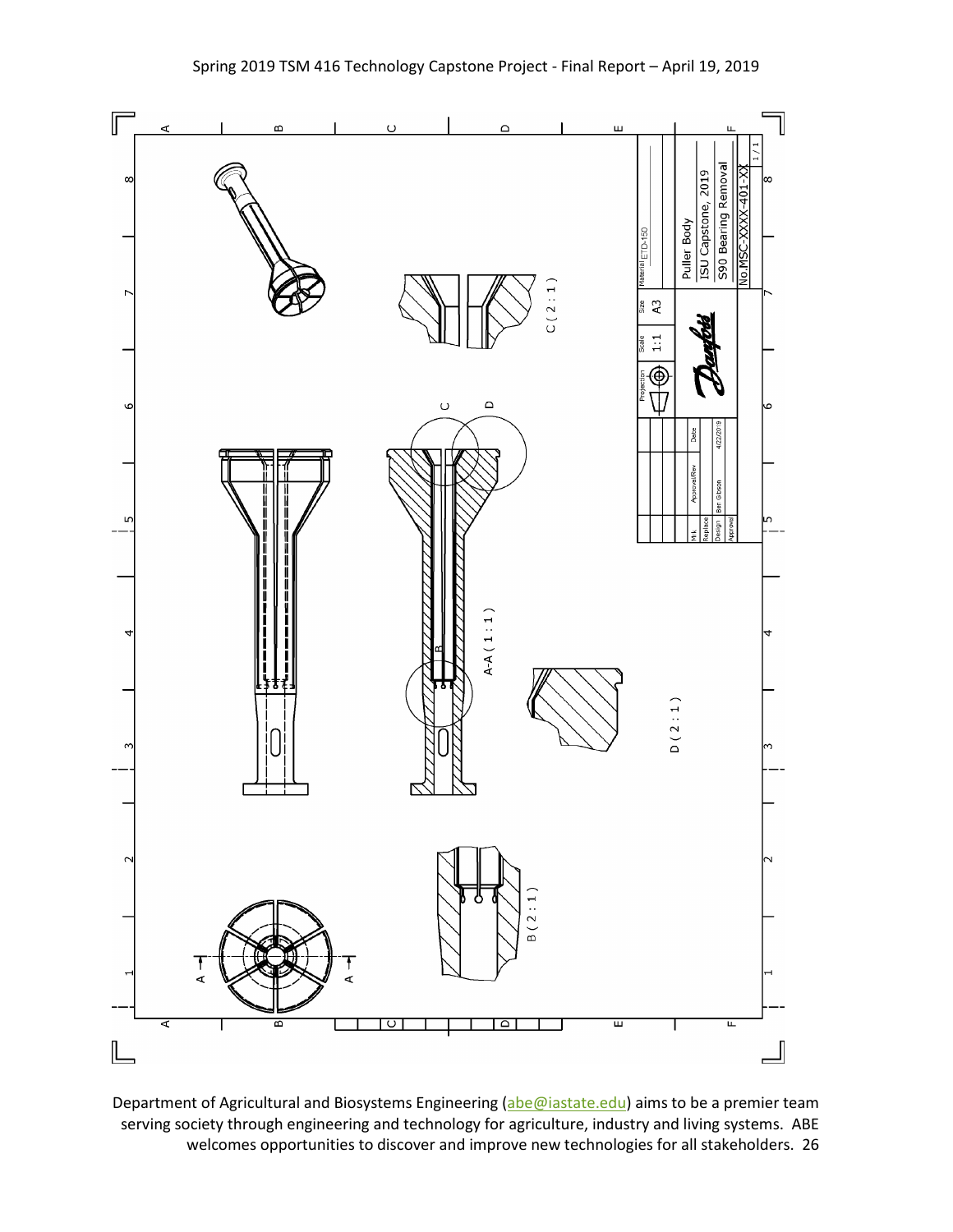

Department of Agricultural and Biosystems Engineering [\(abe@iastate.edu\)](mailto:abe@iastate.edu) aims to be a premier team serving society through engineering and technology for agriculture, industry and living systems. ABE welcomes opportunities to discover and improve new technologies for all stakeholders. 27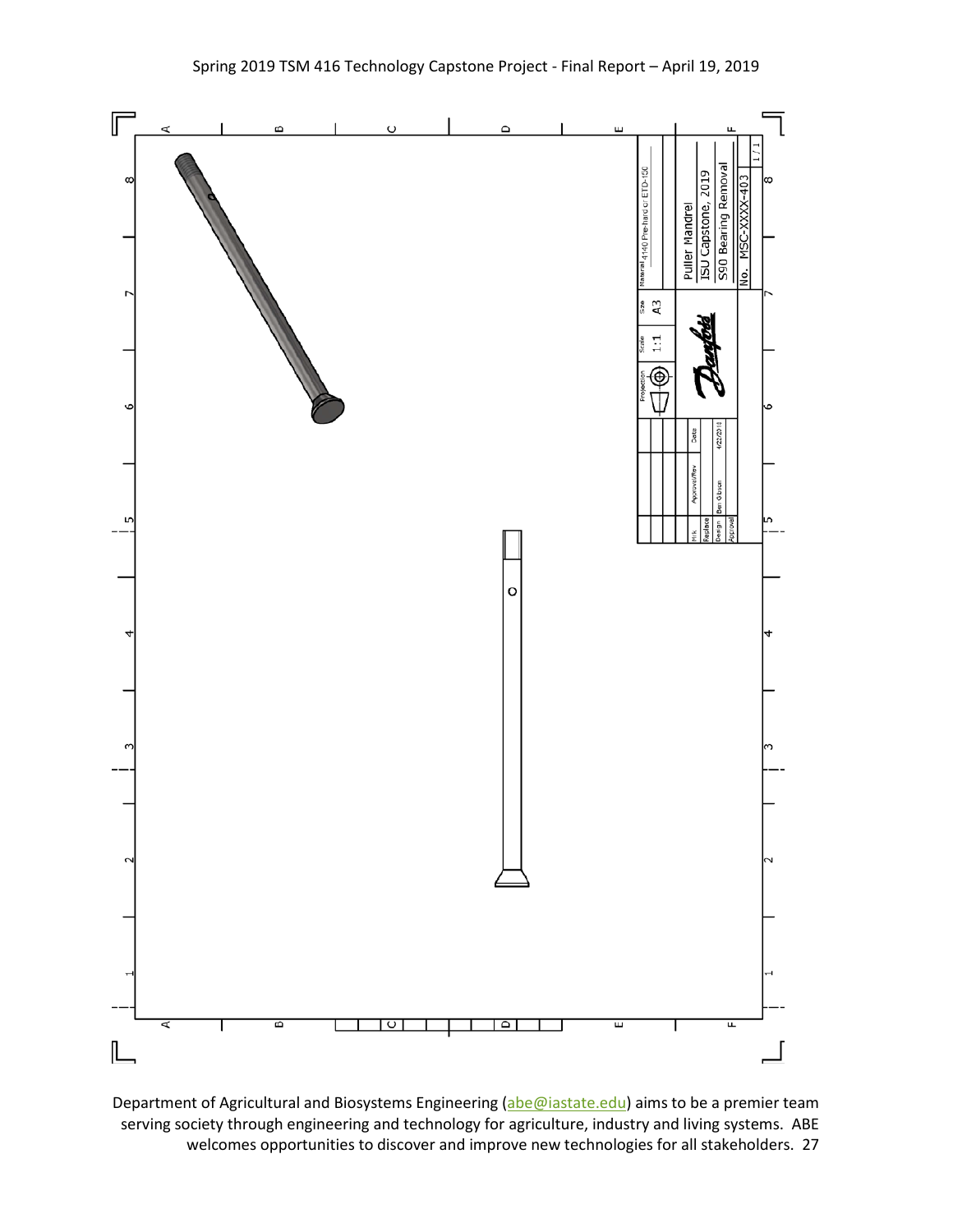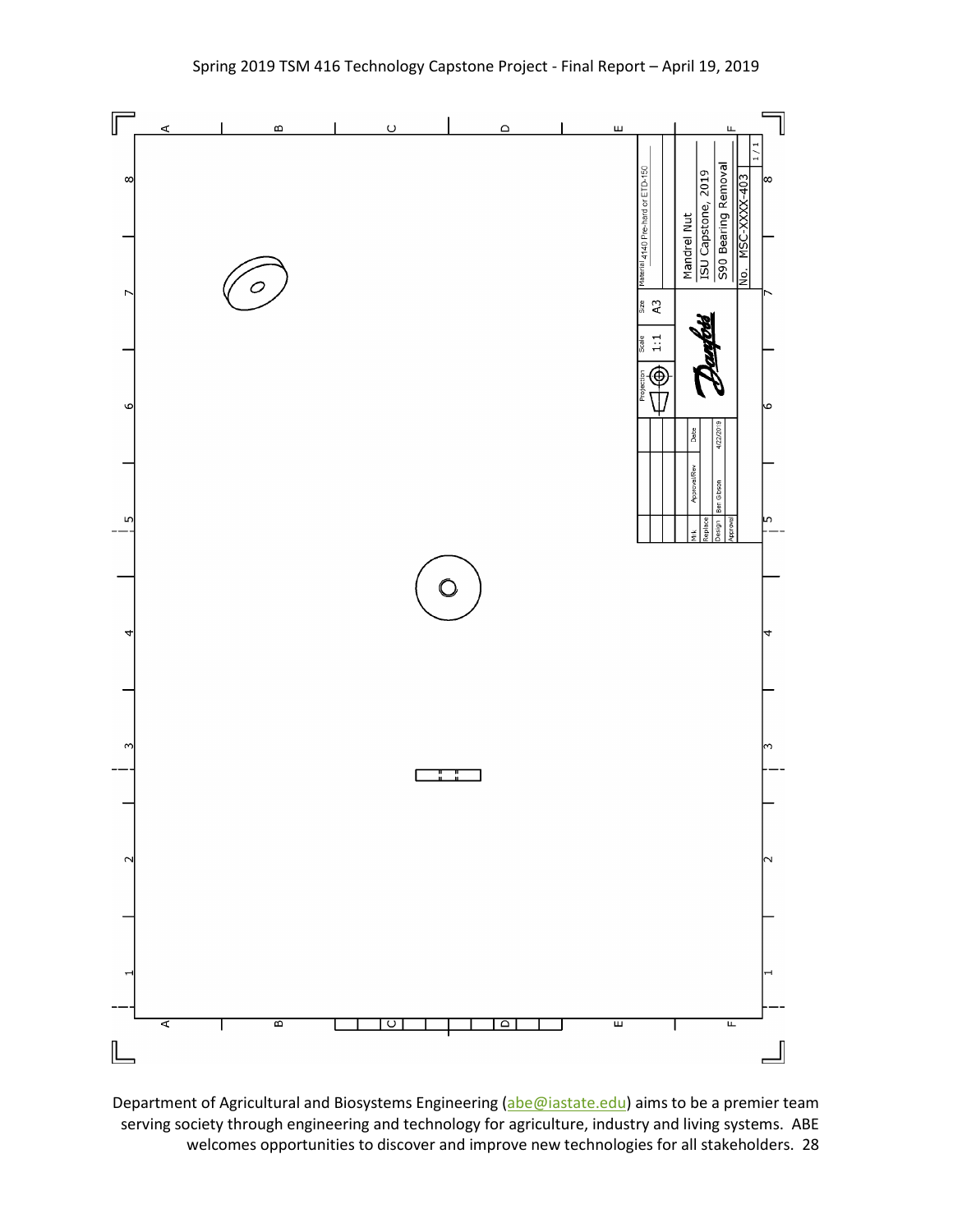#### APPENDIX B – BILL OF MATERIALS

BILL OF MATERIALS WITHHELD FROM PUBLIC RELEASE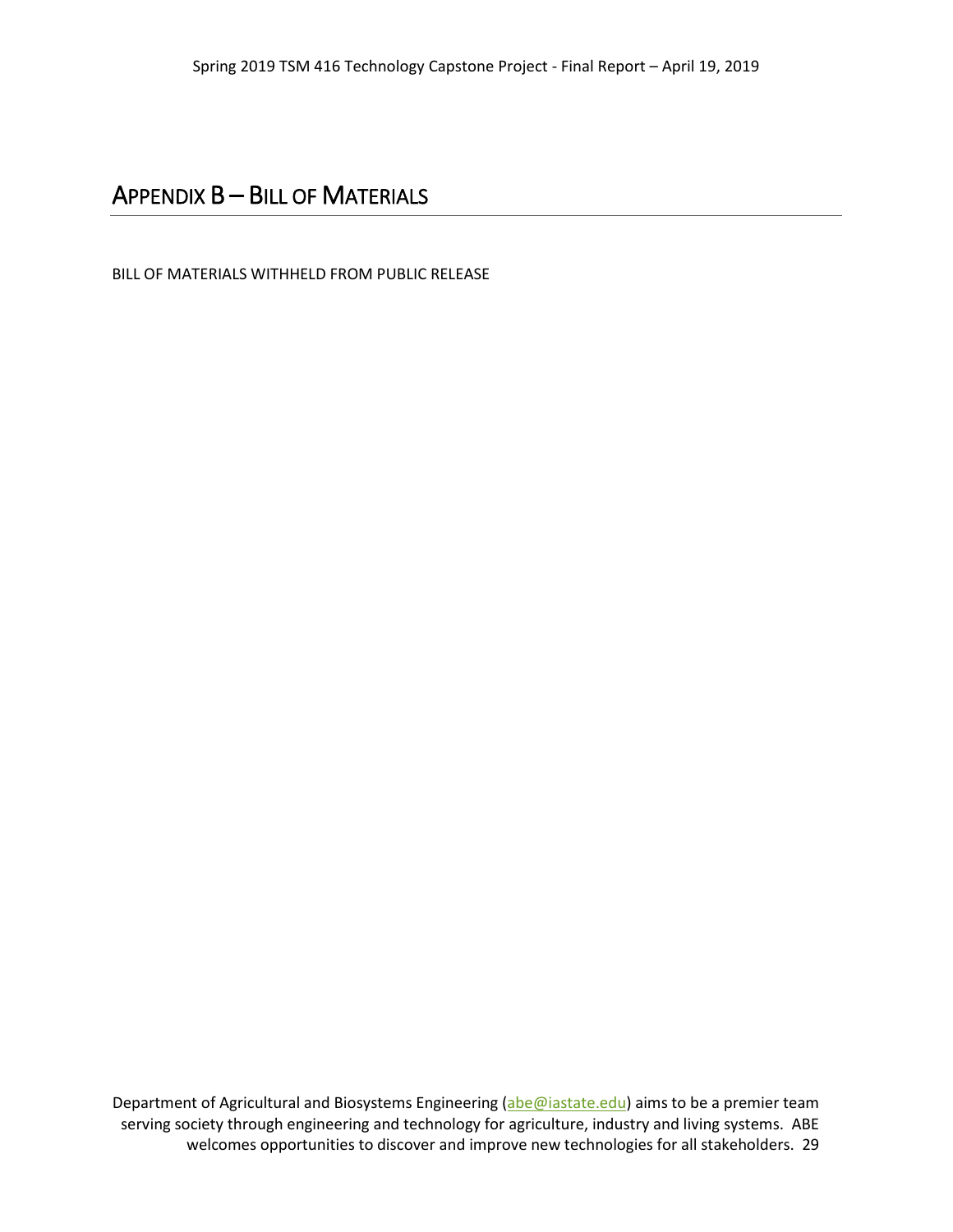### APPENDIX C – HYDRAULIC SCHEMATIC